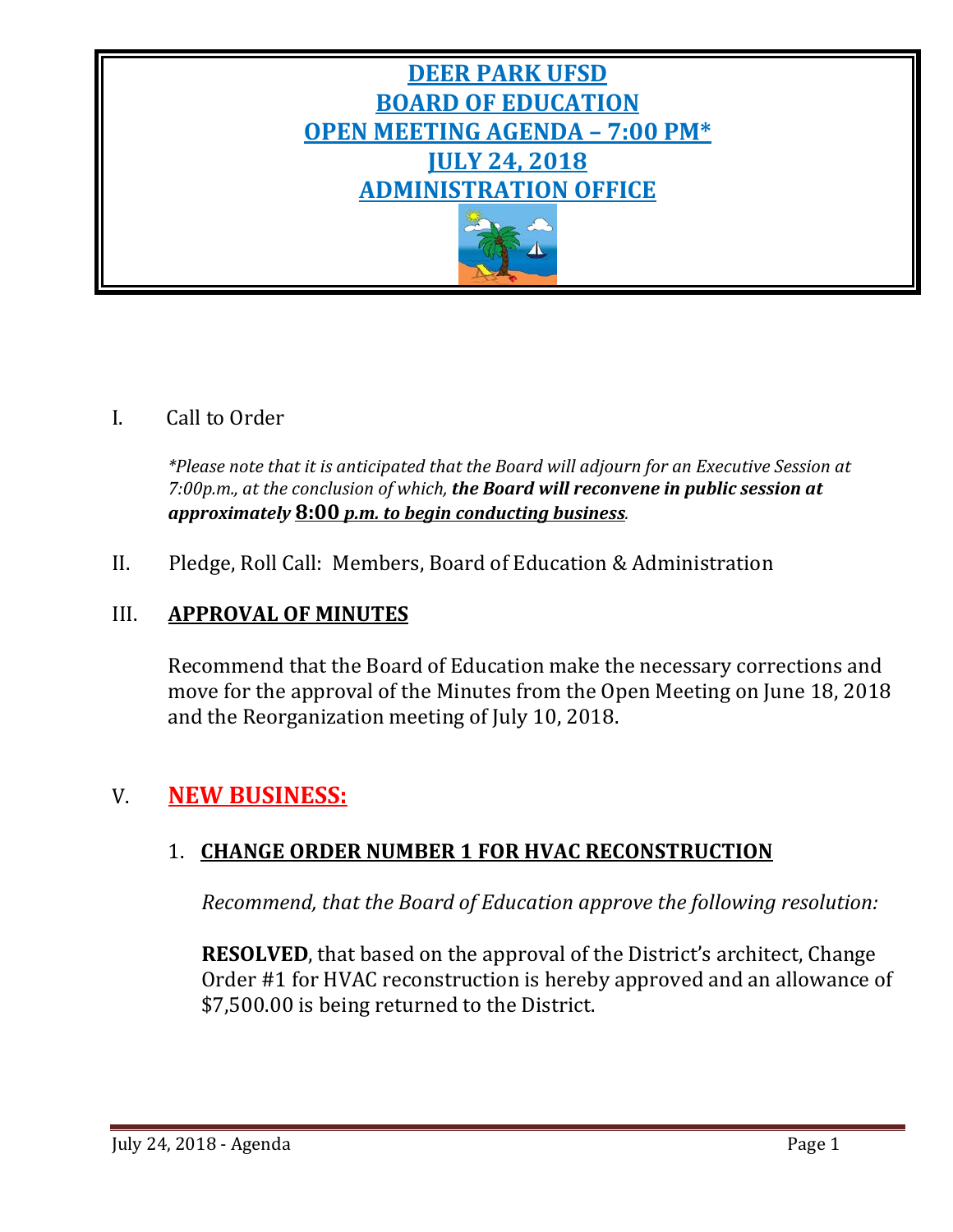# VI. **APPROVAL OF SCHEDULES**

Recommend, that the Board of Education approve the following Schedules collectively:

# **NON-INSTRUCTIONAL**

### **SCHEDULE -- CS --CHANGE OF SALARY/ STATUS (Non-Instructional)**

### **Lisa Brennan**

District Office District Clerk<br>\$58,993.46 Salary/Step: Effective 7/1/2018 Codes: 1040.160/1240.160

### **Jeanne-Marie Kavanagh**

Deer Park High School<br>Position: Swimm Swimming Pool Manager<br>\$51,921.70 Salary/Step:<br>Effective  $7/1/2018$ 

### **Daniel Kolwicz**

Deer Park High School<br>Position: Night C Position: Night Custodian<br>Salary/Step: \$48,0 \$48,058 Step 1 Effective 6/11/2018 Salary prorated at \$2,773

### **Lawrence Mangan**

Memorial<br>Position: Print Shop Supervisor<br>\$63,000 Salary/Step:<br>Effective  $7/1/2018$ 

### **Janet Metzler**

District Office Confidential Secretary<br>\$71,559.17 Salary/Step:<br>Effective  $7/1/2018$ 

### **Robert Woolsey**

| Director of Facilities III |
|----------------------------|
| \$141,433.08               |
| 7/1/2018                   |
|                            |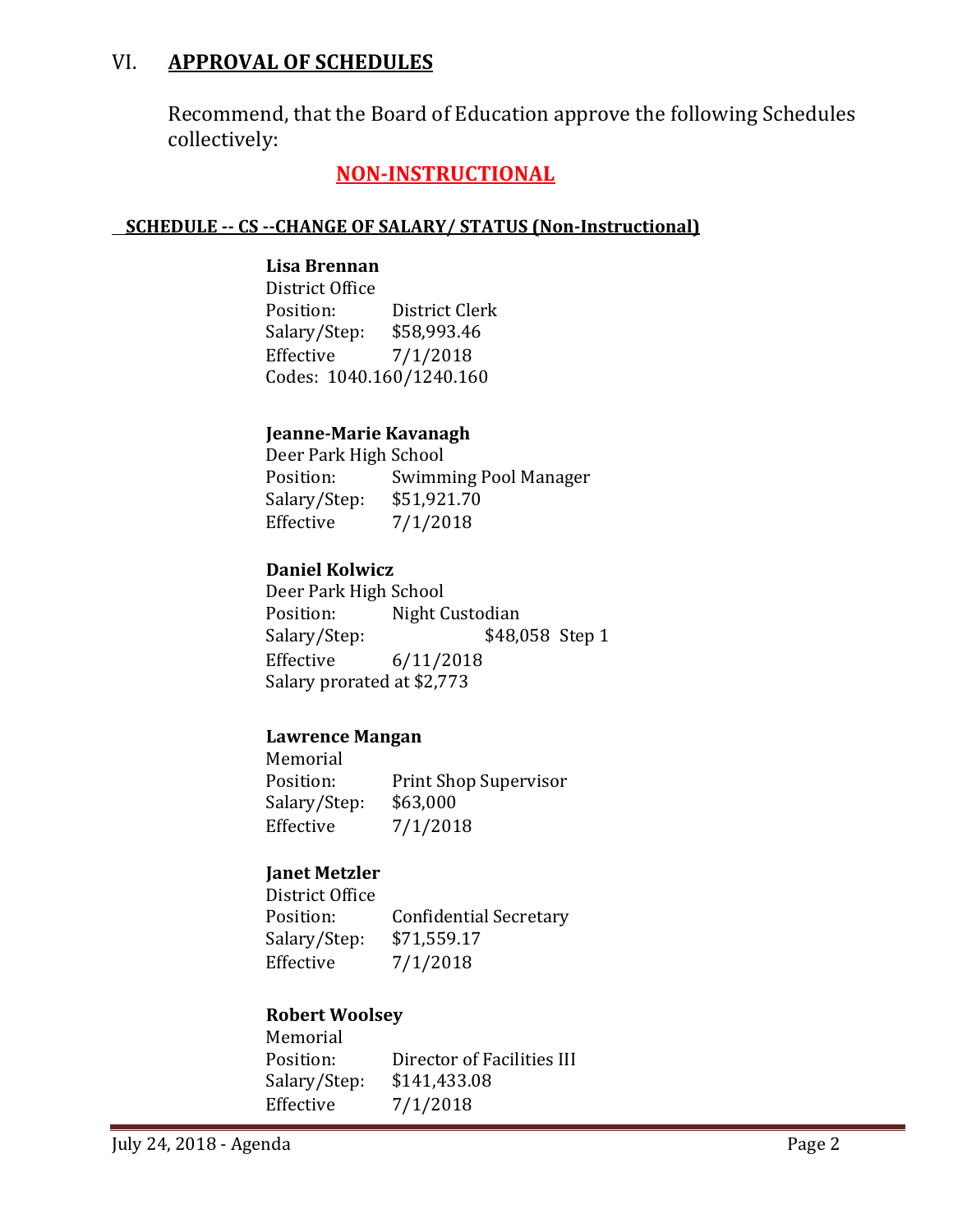#### **SCHEDULE -- NN --APPOINTMENTS (Non-Instructional)**

#### **Michael Schack**

Robert Frost Middle School<br>Position: Night Custoo Position: Night Custodial Aide<br>Salary/Step: \$40,751 \$40,751 Step 1 Effective 7/1/2018

### **Yasmeen Syedda-Hensley**

Deer Park High School<br>Position: Lifegua Lifeguard<br>\$11/hour Salary/Step:<br>Effective  $7/2/2018$ 

### **Steven Vaccaro**

John Quincy Adams School<br>Position: Night Custo Night Custodial Aide<br>\$40,751 Salary/Step: Effective 6/18/2018 Salary prorated at \$1,567

### **Chris Ward**

Deer Park High School Lifeguard<br>\$11/hour Salary/Step:<br>Effective  $7/3/2018$ 

### **SCHEDULE -- NNPS --PER DIEM SUBSTITUTES (Non-Instructional)**

### **Sean Miller**

District Wide B & G Substitute<br>\$11/hour Salary/Step:<br>Effective Effective 6/18/2018

### **SCHEDULE -- OO --RESIGNATIONS / RETIREMENTS / REMOVALS / TERMINATIONS (Non-Instructional)**

### **Luis Chamaidan**

Transportation Position: Bus Aide Salary/Step:<br>Effective  $6/27/2018$ Resignation. No outstanding obligation to the district.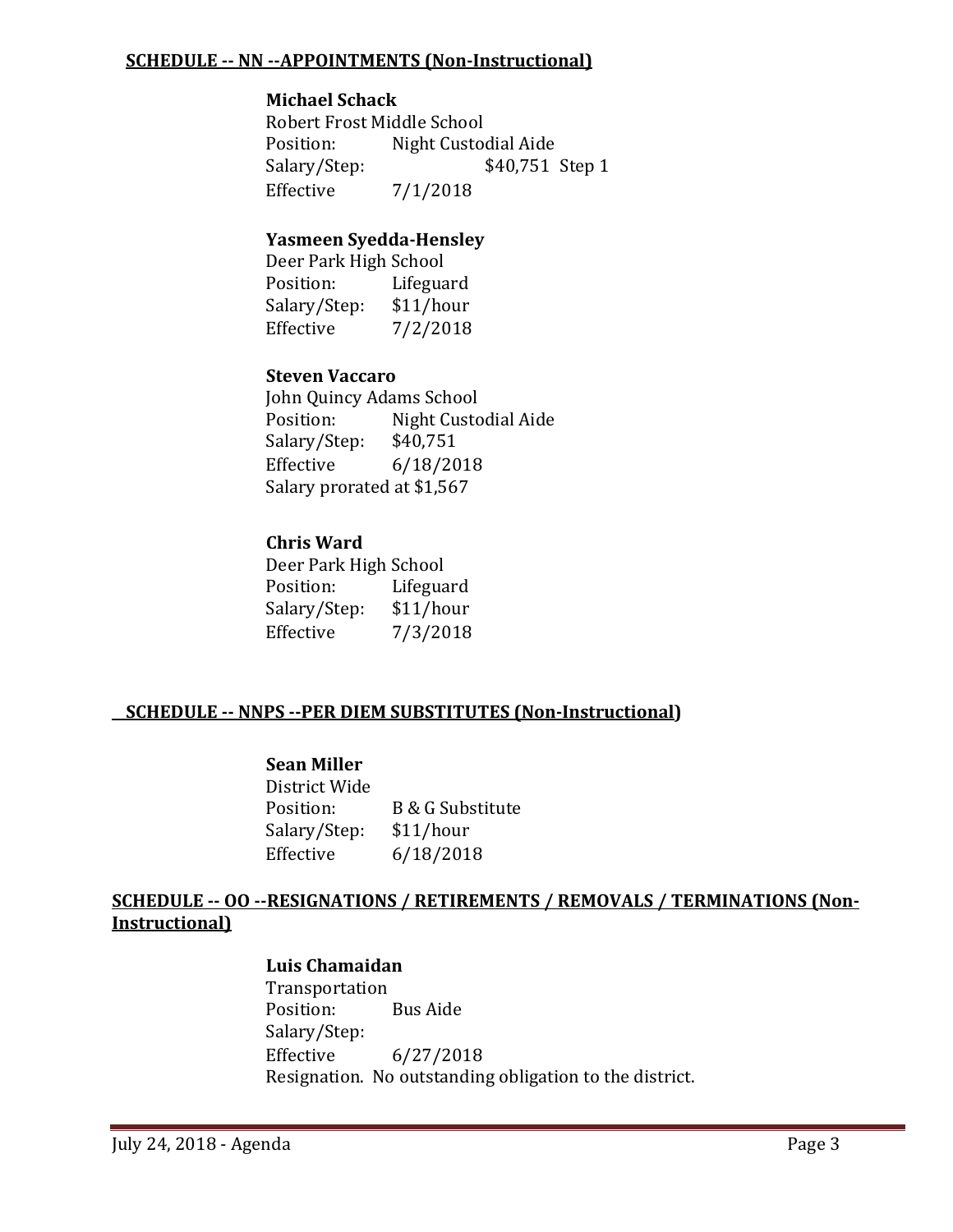### **Travis Chuba**

Deer Park High School<br>Position: Sr. Life Sr. Lifeguard/Recreation Specialist Salary/Step:  $6/13/2018$ Resignation. No outstanding obligation to the district.

### **Celine Marino**

Deer Park High School<br>Position: Lifegua Lifeguard Salary/Step:  $6/13/2018$ Resignation. No outstanding obligation to the district.

### **Allyssa Patak**

Deer Park High School<br>Position: Sr. Life Sr. Lifeguard/Recreation Specialist Salary/Step:<br>Effective Effective 6/13/2018 Resignation. No outstanding obligation to the district.

### **Heather Pecoraro**

Deer Park High School<br>Position: Lifegua Lifeguard Salary/Step:  $6/13/2018$ Resignation. No outstanding obligation to the district.

### **Marianne Sheehan**

Deer Park High School<br>Position: Sr. Life Sr. Lifeguard/Recreation Specialist Salary/Step:<br>Effective Effective 6/13/2018 Resignation. No outstanding obligation to the district.

### **SCHEDULE -- QQ --LEAVES OF ABSENCE (Non-Instructional)**

### **Michael McEvoy**

Memorial<br>Position: Groundsman Salary/Step: Effective 6/26/2018 - 8/2/2018 Extension of Unpaid Medical LOA (WC)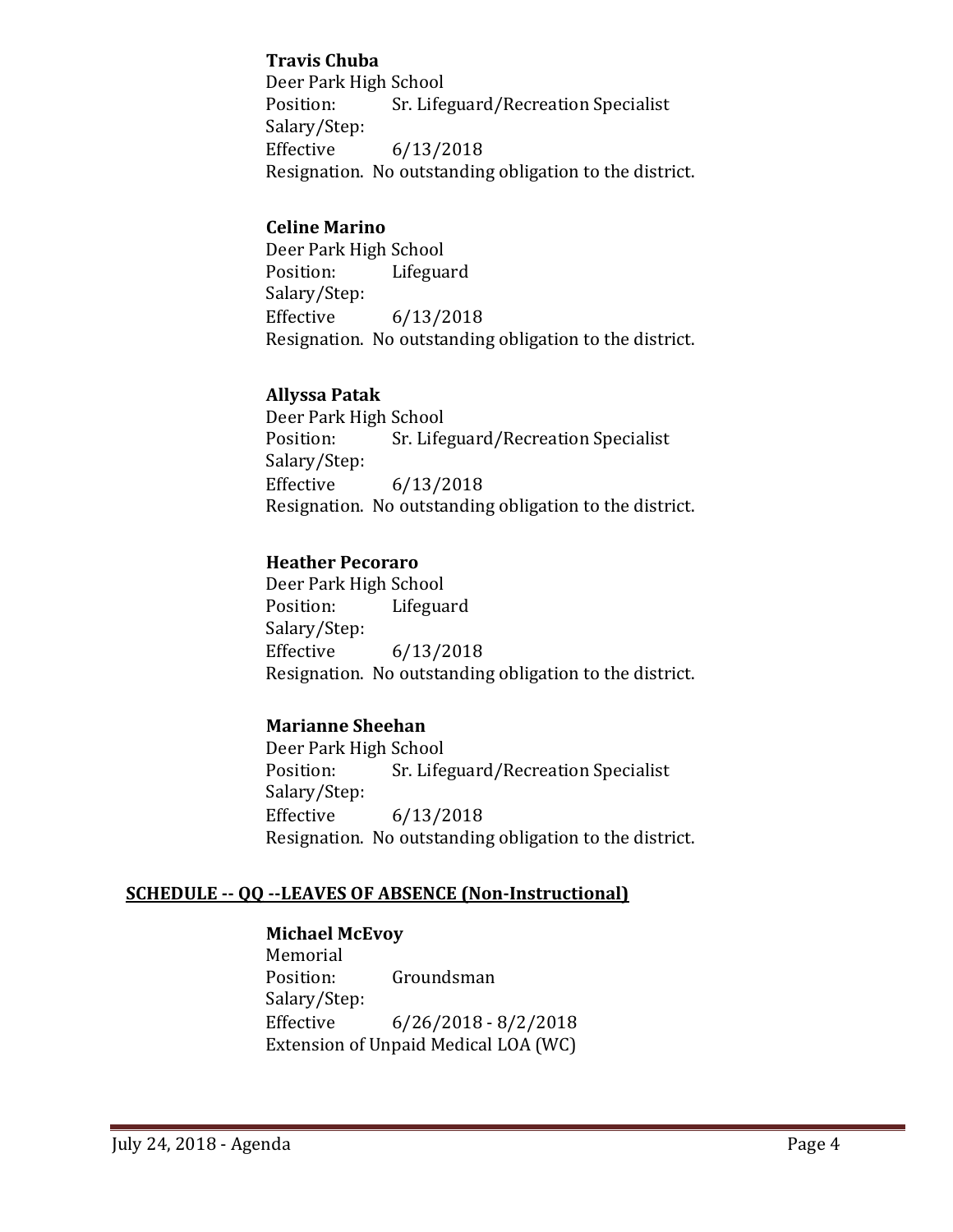#### **John Warner**

Transportation<br>Position: **Bus Driver** Salary/Step:<br>Effective Effective 7/1/2018 - 8/31/2018 Extension of Unpaid Medical LOA

#### **SCHEDULE -- TPA --TEMPORARY ASSIGNMENT (Non-Instructional)**

### **Cheryl Anderson**

John F Kennedy Intermediate School<br>Position: Per-Diem Substitute S Per-Diem Substitute Summer School Guard<br>\$18.86/hour Salary/Step:<br>Effective Effective 7/9/2018 - 8/17/2018

### **Cheryl Anderson**

Transportation Summer School Substitute Bus Aide<br>\$11/hour Salary/Step:<br>Effective Effective 7/9/2018 - 8/17/2018

#### **Lucy Benivenga**

Transportation Summer School Bus Aide<br>\$19.11/hour Salary/Step:<br>Effective Effective 7/9/2018 - 8/17/2018

### **Dorota Bosenbeck**

Transportation<br>Position: Summer School Bus Aide<br>\$19.11/hour Salary/Step:<br>Effective Effective 7/9/2018 - 8/17/2018

#### **Ryan Brennan**

Transportation<br>Position: Summer School Substitute Bus Aide<br>\$11/hour Salary/Step:<br>Effective Effective 7/9/2018 - 8/17/2018

### **Sean Brennan**

Transportation Summer School Substitute Bus Aide<br>\$11/hour Salary/Step:<br>Effective Effective 7/9/2018 - 8/17/2018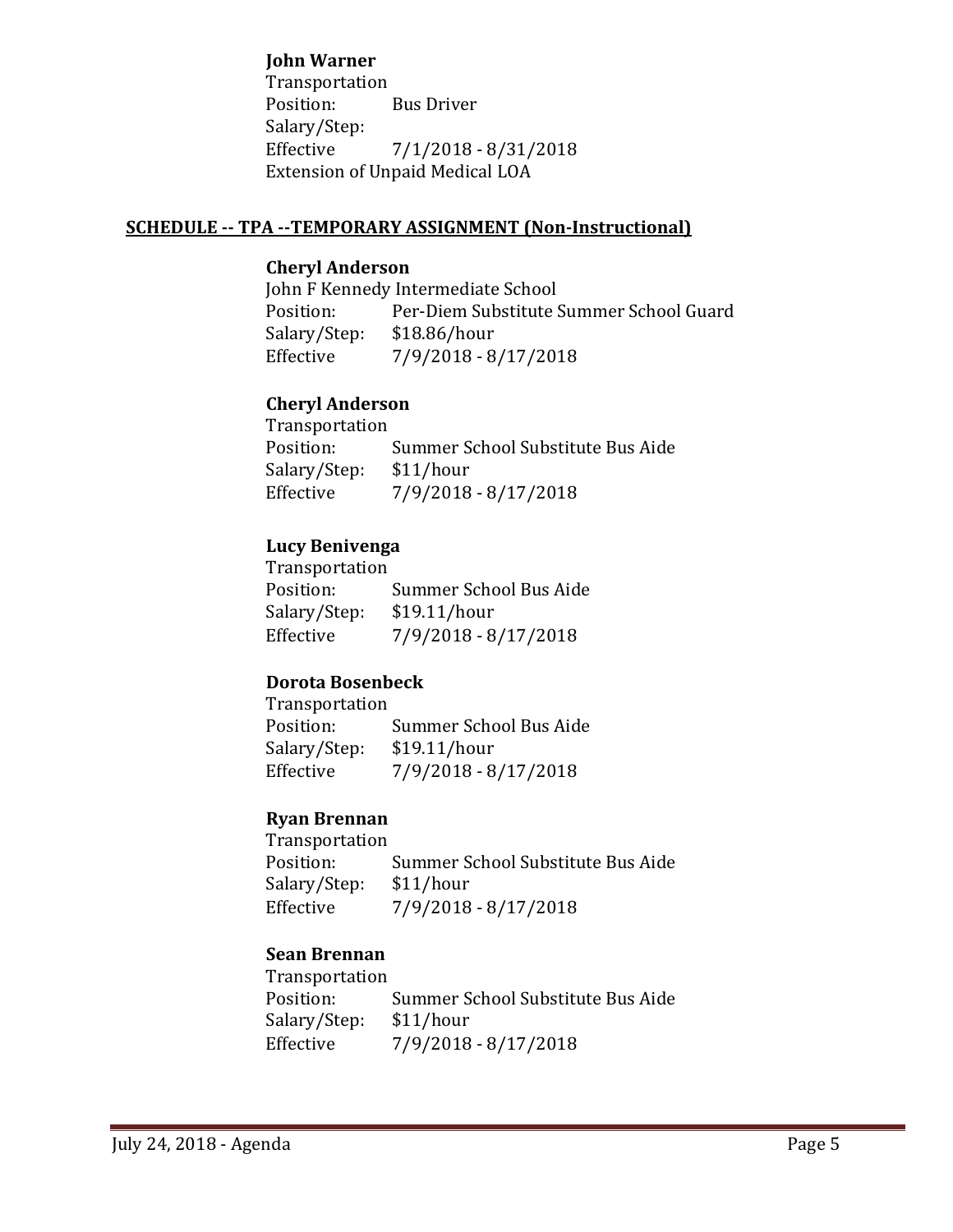### **Donald Buhrmeister**

Transportation<br>Position: Summer School Bus Aide (out of district)<br>\$19.11/hour Salary/Step:<br>Effective  $7/9/2018 - 8/17/2018$ 

## **Janice Crandall**

| <b>Transportation</b> |                                          |
|-----------------------|------------------------------------------|
| Position:             | Summer School Bus Aide (out of district) |
| Salary/Step:          | \$19.11/hour                             |
| Effective             | $7/9/2018 - 8/17/2018$                   |

### **Desiree Davis**

| Transportation |                                          |
|----------------|------------------------------------------|
| Position:      | Summer School Bus Aide (out of district) |
| Salary/Step:   | \$17.11/hour                             |
| Effective      | $7/9/2018 - 8/17/2018$                   |

# **Kenneth De John**

| Transportation |                                   |
|----------------|-----------------------------------|
| Position:      | Summer School Substitute Bus Aide |
| Salary/Step:   | \$11/hour                         |
| Effective      | 7/9/2018 - 8/17/2018              |

# **Maryann Diaz**

| <i>Transportation</i> |                                          |
|-----------------------|------------------------------------------|
| Position:             | Summer School Bus Aide (out of district) |
| Salary/Step:          | \$19.11/hour                             |
| Effective             | $7/9/2018 - 8/17/2018$                   |

# **Ernestine Edghill**

| <i>Transportation</i> |                                          |
|-----------------------|------------------------------------------|
| Position:             | Summer School Bus Aide (out of district) |
| Salary/Step:          | \$19.11/hour                             |
| Effective             | $7/9/2018 - 8/17/2018$                   |
|                       |                                          |

### **Suzanne Etersque**

Transportation Summer School Bus Aide (out of district)<br>\$19.11/hour Salary/Step:<br>Effective  $7/9/2018 - 8/17/2018$ 

### **Ann Fagan-Ahmed**

| <b>Transportation</b>  |
|------------------------|
| Summer School Bus Aide |
| \$19.11/hour           |
| 7/9/2018 - 8/17/2018   |
|                        |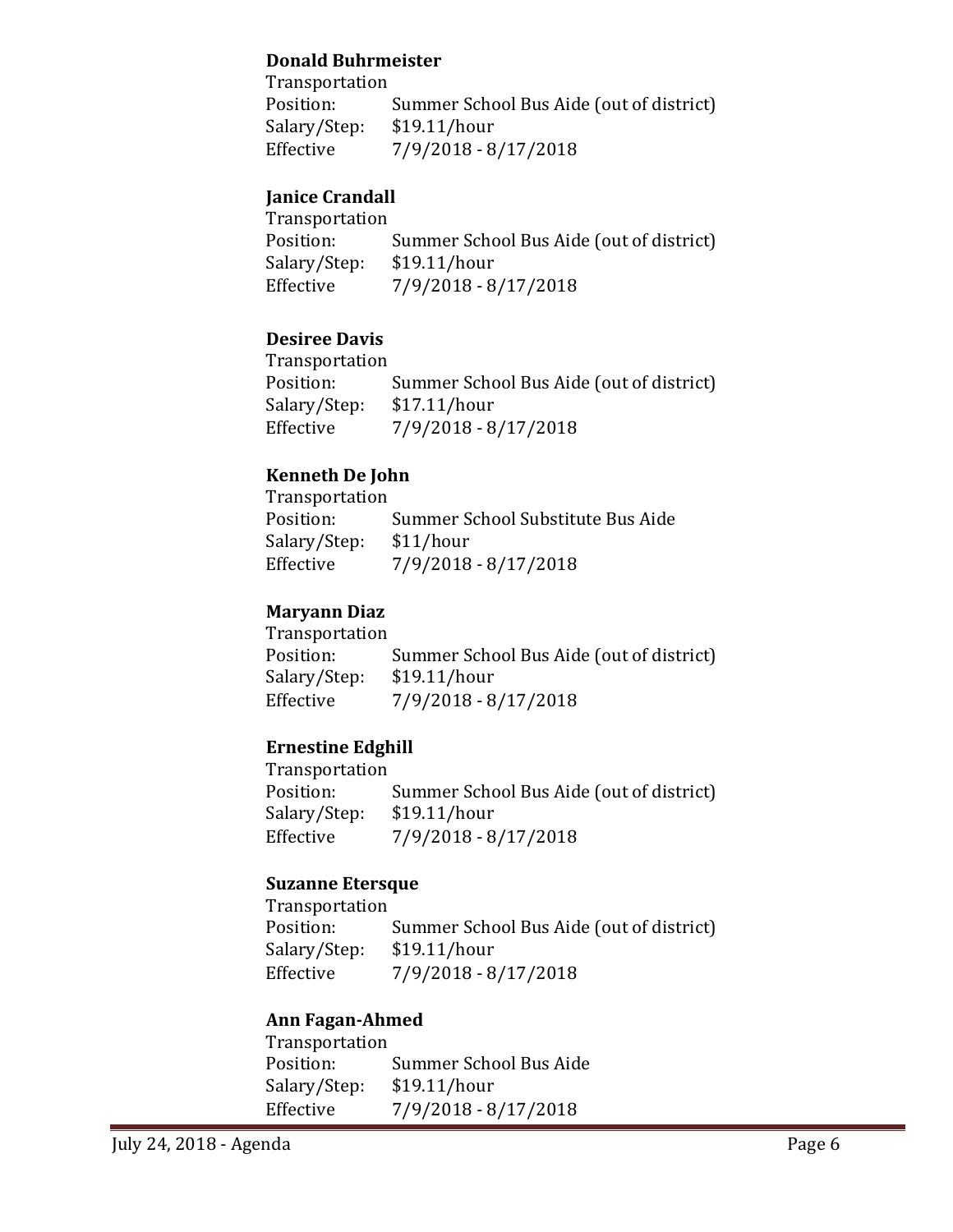#### **Josephine Gambale**

Transportation Summer School Bus Aide<br>\$19.11/hour Salary/Step:<br>Effective Effective 7/9/2018 - 8/17/2018

### **Justin Giordano**

John F Kennedy Intermediate School<br>Position: Per-Diem Substitute S Per-Diem Substitute Summer School Guard<br>\$18.86/hour Salary/Step:<br>Effective Effective 7/9/2018 - 8/17/2018

### **Pasqua Girani**

John F Kennedy Intermediate School<br>Position: Summer School Nurs Summer School Nurse Salary/Step: Effective 8/6/2018 - 8/10/2018 Salary prorated per hours a day

### **Anne Gisbert**

Transportation Summer School Bus Aide<br>\$19.11/hour Salary/Step: Effective 7/9/2018 - 8/17/2018

### **Susan Grabhorn**

Transportation Summer School Bus Aide<br>\$19.11/hour Salary/Step:<br>Effective Effective 7/9/2018 - 8/17/2018

### **Drew Holland**

Transportation<br>Position: Summer School Bus Aide (out of district)<br>\$17.11/hour Salary/Step:<br>Effective Effective 7/9/2018 - 8/17/2018

### **Brendan Hornik**

Transportation Summer School Bus Aide (out of district)<br>\$19.11/hour Salary/Step:<br>Effective Effective 7/9/2018 - 8/17/2018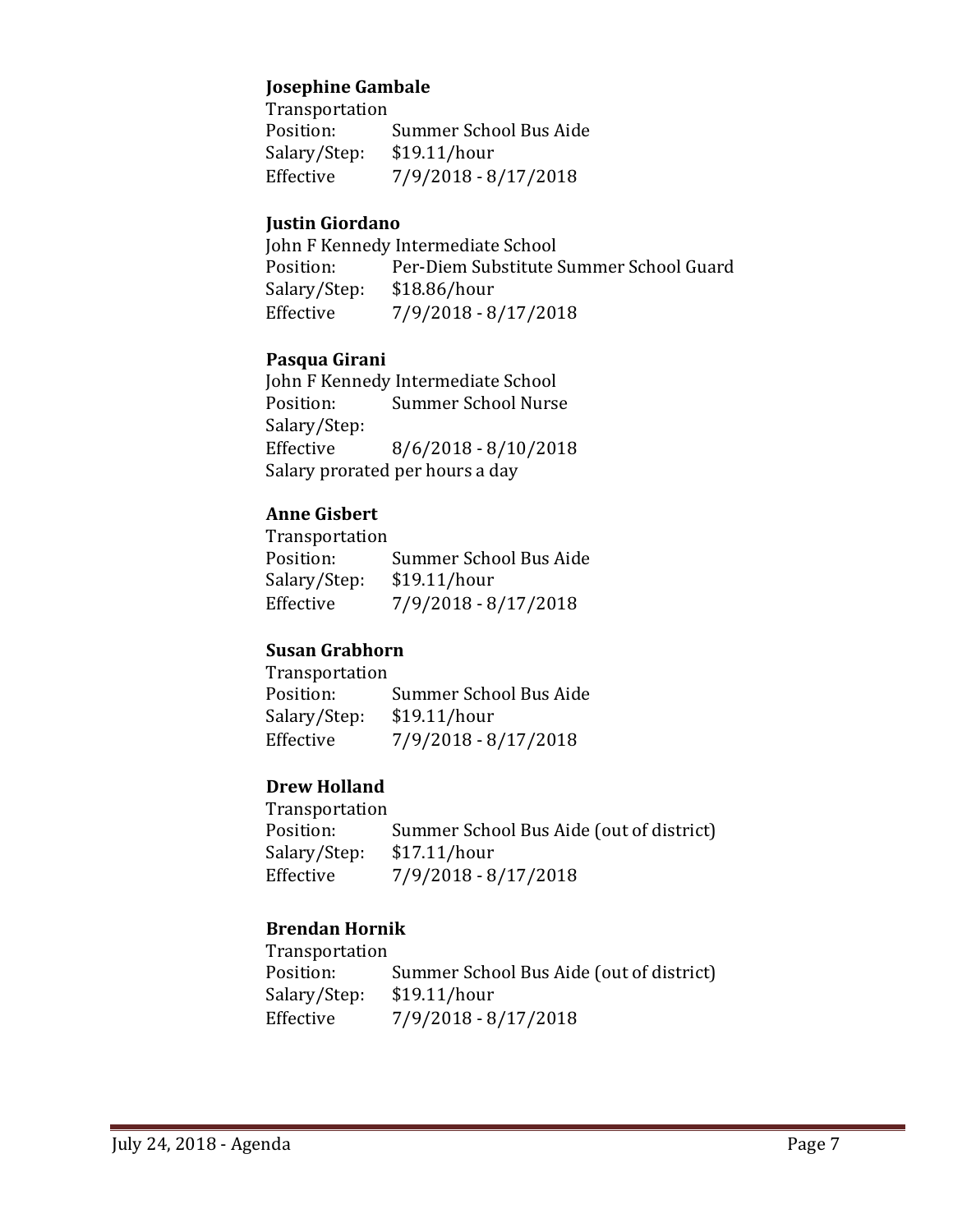### **Clare Hornik**

Transportation<br>Position: Summer School Substitute Bus Aide<br>\$11/hour Salary/Step:<br>Effective Effective 7/9/2018 - 8/17/2018

### **Monique Hornik**

John F Kennedy Intermediate School<br>Position: Summer School Nurse **Summer School Nurse** Salary/Step:<br>Effective Effective 7/8/2018 - 8/17/2018 July 8 - August 3, 2018 and August 13- August 17, 2018 Salary prorated per hours a day

### **Eric Huegel**

Out of District<br>Position: Summer Shadow<br>\$17.11/hour Salary/Step:<br>Effective Effective 7/3/2018 - 7/20/2018 Three hours per day

### **Heather Johnson**

Transportation<br>Position: Summer School Bus Aide (out of district)<br>\$19.11/hour Salary/Step:<br>Effective Effective 7/9/2018 - 8/17/2018

### **Leyda Juergensen**

Transportation Summer School Bus Aide<br>\$19.11/hour Salary/Step:<br>Effective Effective 7/9/2018 - 8/17/2018

### **Elaine Justic**

Transportation Position: Summer School Bus Aide<br>Salary/Step: \$19.11/hour Salary/Step: \$19.11/hour<br>Effective 7/9/2018 - 8 Effective 7/9/2018 - 8/17/2018

### **David Lewis**

John F Kennedy Intermediate School<br>Position: Summer School Secur Position: Summer School Security Guard<br>Salary/Step: \$18.86/hour Salary/Step: \$18.86/hour<br>Effective 7/9/2018 - 8 Effective 7/9/2018 - 8/17/2018 4 hours per day/5 days per week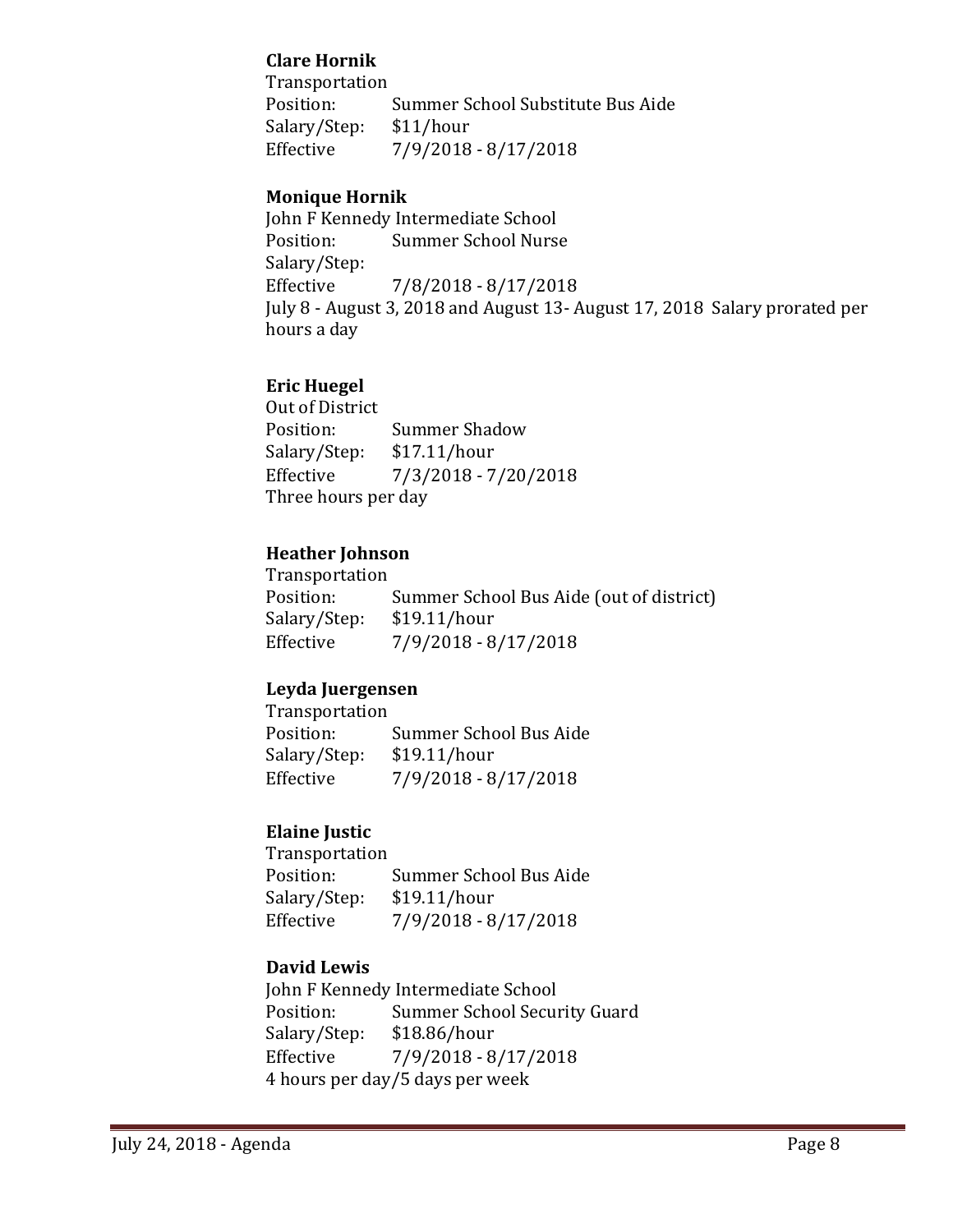### **Nancy Liston**

Transportation<br>Position: Summer School Bus Aide<br>\$19.11/hour Salary/Step:<br>Effective Effective 7/9/2018 - 8/17/2018

### **Elisabeth Maxaner**

| <b>Transportation</b> |                                          |
|-----------------------|------------------------------------------|
| Position:             | Summer School Bus Aide (out of district) |
| Salary/Step:          | \$18.11/hour                             |
| Effective             | $7/9/2018 - 8/17/2018$                   |

### **Clare Merkle**

| Transportation |                                          |
|----------------|------------------------------------------|
| Position:      | Summer School Bus Aide (out of district) |
| Salary/Step:   | \$19.11/hour                             |
| Effective      | $7/9/2018 - 8/17/2018$                   |
|                |                                          |

### **Barbara O'Sullivan**

| Transportation |                                          |
|----------------|------------------------------------------|
| Position:      | Summer School Bus Aide (out of district) |
| Salary/Step:   | \$18.11/hour                             |
| Effective      | $7/9/2018 - 8/17/2018$                   |

## **Denise Piccininni**

| Position:<br>\$19.11/hour<br>Salary/Step: | Transportation |                                          |
|-------------------------------------------|----------------|------------------------------------------|
|                                           |                | Summer School Bus Aide (out of district) |
|                                           |                |                                          |
|                                           | Effective      | $7/9/2018 - 8/17/2018$                   |

## **Charlene Rainone**

| <b>Transportation</b> |                                          |
|-----------------------|------------------------------------------|
| Position:             | Summer School Bus Aide (out of district) |
| Salary/Step:          | \$19.11/hour                             |
| Effective             | $7/9/2018 - 8/17/2018$                   |
|                       |                                          |

### **Nicole Reccardi**

Transportation Summer School Bus Aide (out of district)<br>\$17.11/hour Salary/Step:<br>Effective Effective 7/9/2018 - 8/17/2018

# **Pearl Rogers**

| Summer School Bus Aide (out of district) |
|------------------------------------------|
| \$19.11/hour                             |
| $7/9/2018 - 8/17/2018$                   |
|                                          |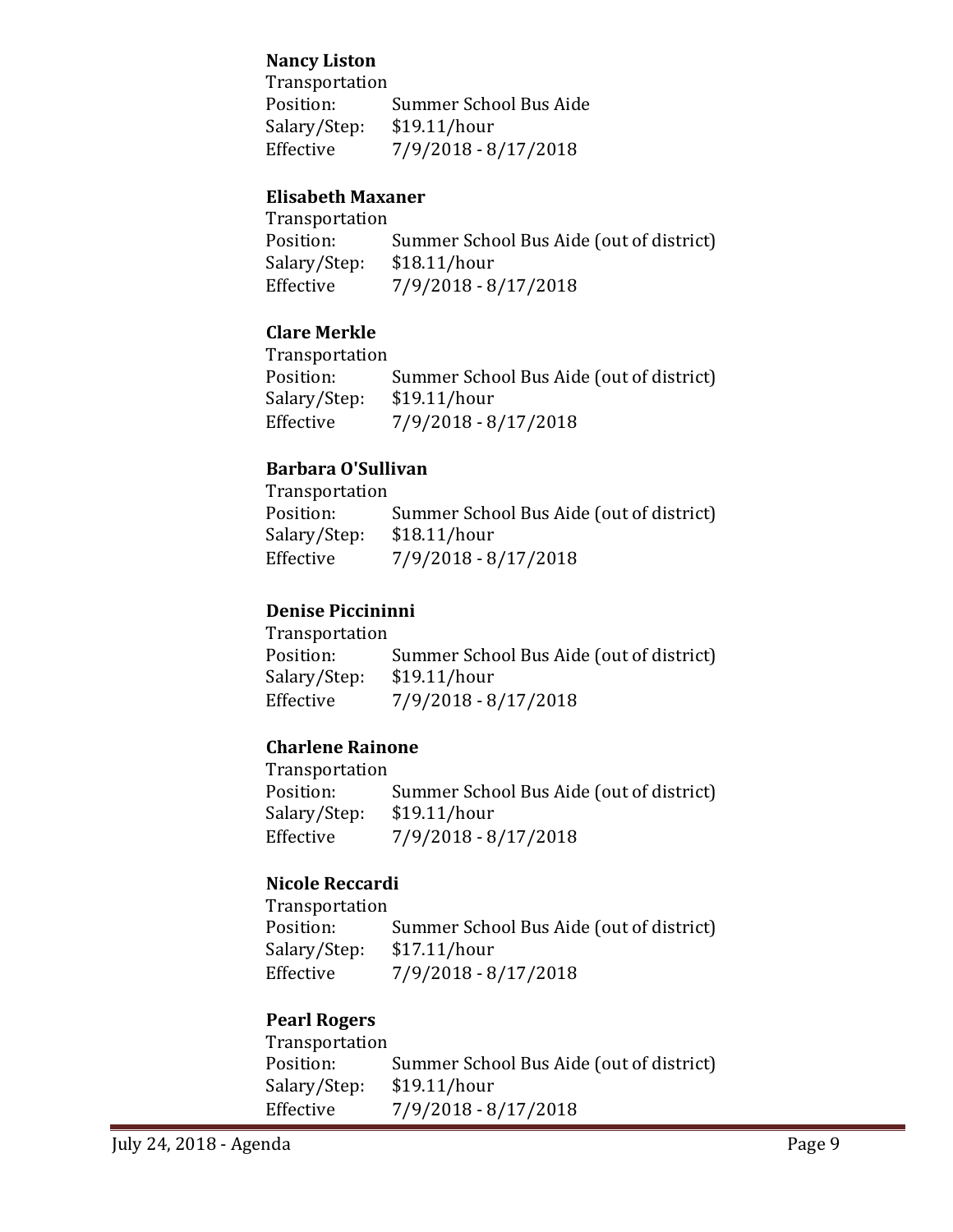#### **Renee Russo**

Transportation Summer School Bus Aide<br>\$19.11/hour Salary/Step:<br>Effective Effective 7/9/2018 - 8/17/2018

#### **Kimberly Schumann**

| Transportation |                                          |
|----------------|------------------------------------------|
| Position:      | Summer School Bus Aide (out of district) |
| Salary/Step:   | \$18.11/hour                             |
| Effective      | 7/9/2018 - 8/17/2018                     |

### **Andrea Schuyler**

Transportation<br>Position: Summer School Bus Aide (out of district)<br>\$19.11/hour Salary/Step:<br>Effective Effective 7/9/2018 - 8/17/2018

#### **Joseph Seda**

John F Kennedy Intermediate School<br>Position: Virtual Summer Scho Virtual Summer School Security Guard<br>\$18.86/hour Salary/Step:<br>Effective Effective 7/9/2018 - 8/17/2018 4 hours per day/4 days per week

### **Kim Shea**

Transportation<br>Position: Summer School Bus Aide<br>\$20.98/hour Salary/Step:<br>Effective Effective 7/9/2018 - 8/17/2018

#### **James Sweeney**

John F Kennedy Intermediate School<br>Position: Per-Diem Substitute ! Per-Diem Substitute Summer School Guard<br>\$18.86/hour Salary/Step:<br>Effective Effective 7/9/2018 - 8/17/2018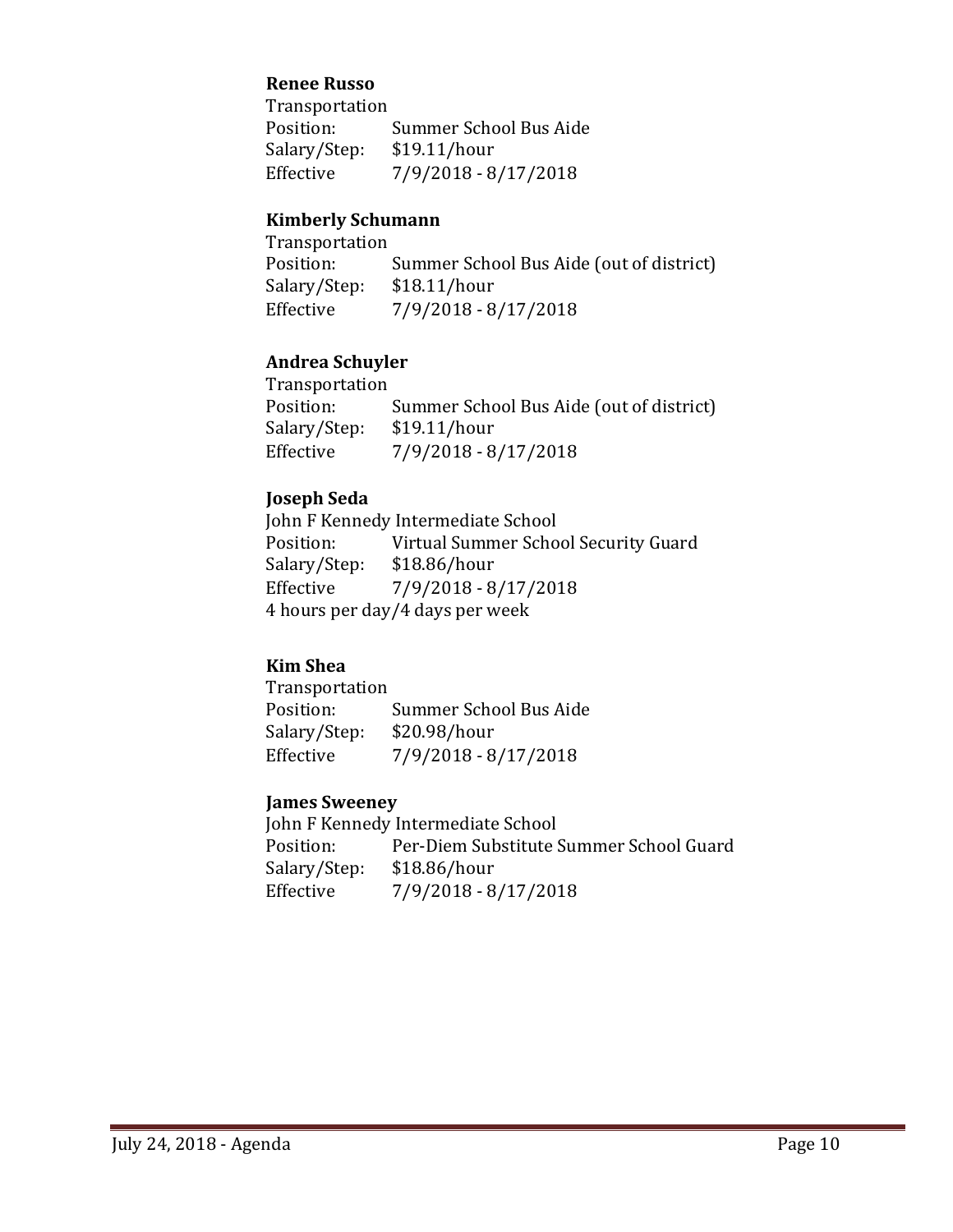# **INSTRUCTIONAL**

### **SCHEDULE -- CSS --CHANGE OF STATUS / SALARY (Instructional)**

#### **James Cummings**

District Office<br>Position: Assistant Superintendent<br>\$190,207.69 Salary/Step:<br>Effective  $7/1/2018$ 

### **Vivian D'Agostoro**

Robert Frost Middle School<br>Position: linstructiona Instructional Technology Teaching Assistant<br>No Change Salary/Step:<br>Effective  $9/1/2018 - 6/30/2019$ 

### **Eva Demyen**

District Office<br>Position: Superintendent<br>\$234,101.78 Salary/Step:<br>Effective  $7/1/2018$ 

### **Linda Esposito**

John F Kennedy Intermediate School<br>Position: lnstructional Technol Instructional Technology Teaching Assistant<br>No Change Salary/Step:<br>Effective Effective 9/1/2018 - 6/30/2019

### **Justin Gutman**

Deer Park High School<br>Position: Virtual Virtual Summer School Lead Teacher<br>\$6,147.21 Salary/Step:<br>Effective Effective 7/9/2018 - 8/17/2018 Correction of Salary

### **Marguerite Jimenez**

District Office<br>Position: Assistant Superintendent<br>\$193,342.99 Salary/Step:<br>Effective  $7/1/2018$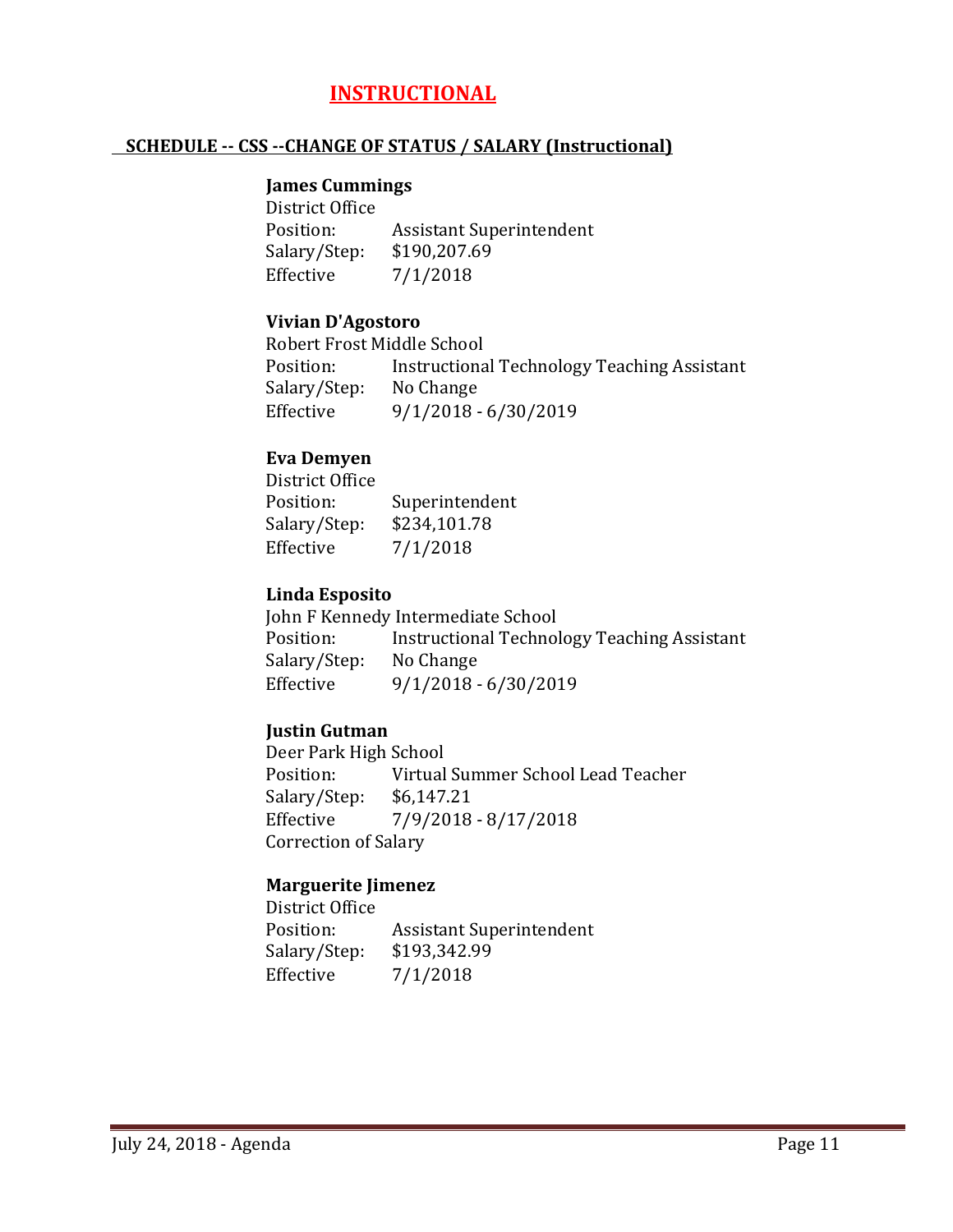### **Marissa Manfredi**

District Wide ABAHome Provider<br>\$50/hour Salary/Step: Effective 7/1/2018 - 6/30/2019 CORRECTION of hourly salary

## **Jennifer Paduano**

May Moore School<br>Position: Ins Instructional Technology Teaching Assistant<br>No Change Salary/Step:<br>Effective  $9/1/2018 - 6/30/2019$ 

### **Shoba Singh**

John Quincy Adams School<br>Position: lnstruction Instructional Technology Teaching Assistant<br>No Change Salary/Step:<br>Effective Effective 9/1/2018 - 6/30/2019

### **SCHEDULE -- L --PART-TIME APPOINTMENTS (Instructional)**

### **Brittany O'Brian**

Deer Park High School Position: .8 Social Studies Teacher Salary/Step: \$61,524 MA/Step 1<br>Effective 9/1/2018 - 6/30/2019 Effective 9/1/2018 - 6/30/2019 Salary prorated at \$49,219

### **Amy Pellegrino**

Deer Park High School Position: .8 ENL Teacher<br>Salary/Step: \$61 \$61,985 MA/Step 1 Effective 9/1/2018 - 6/30/2019 CHANGED from .4 to .8 (HS .4 & JFK .4) - Salary prorated at \$49,588

### **Maxx Vogelsberg**

Deer Park High School Position: .2 Music Teacher<br>Salary/Step: \$56,2 Salary/Step: \$56,285 BA/Step 1<br>Effective 9/1/2018 - 6/30/2019 Effective 9/1/2018 - 6/30/2019 Salary prorated at \$11,257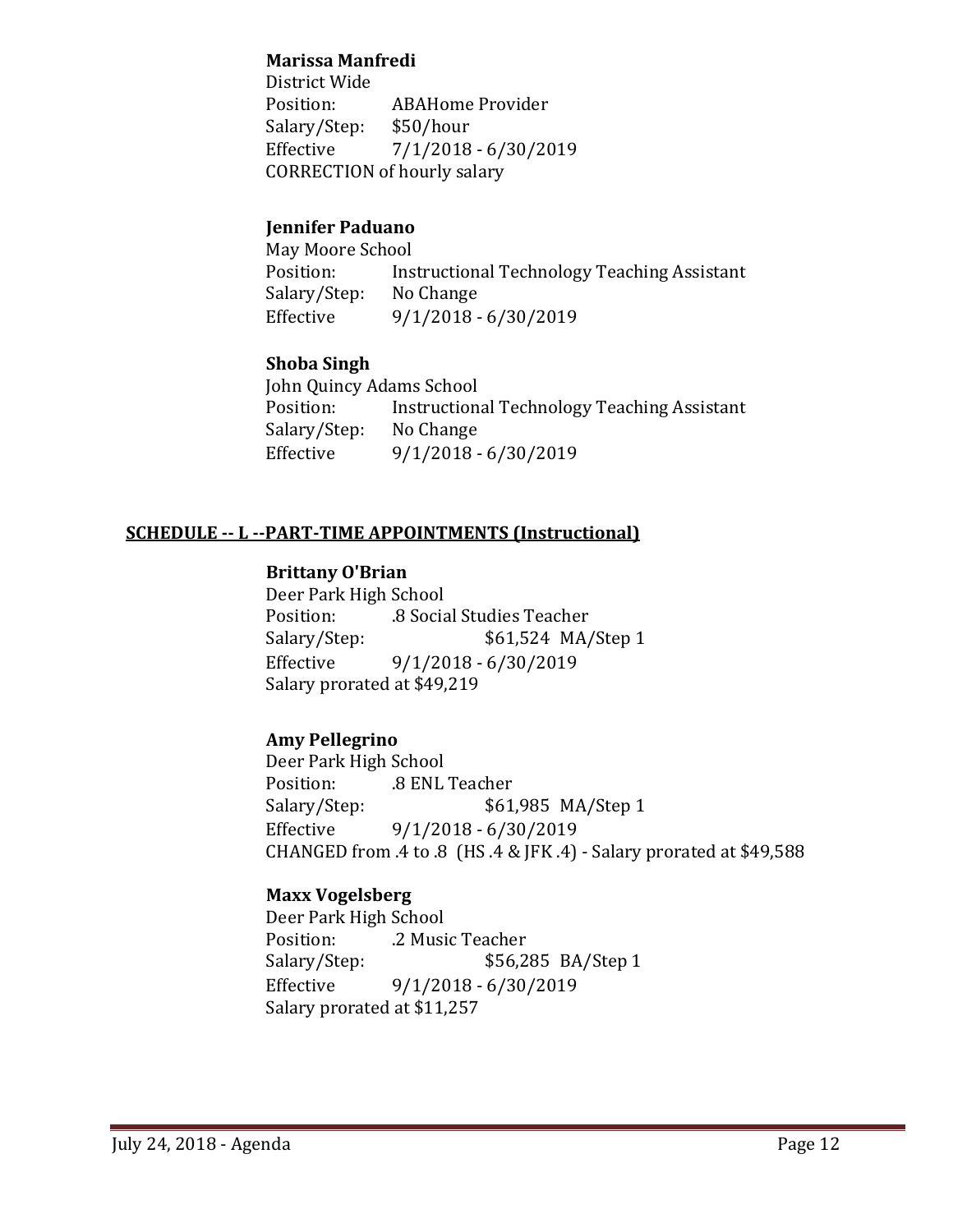#### **Tara Ann Yoches**

Deer Park High School Position: .8 Spanish Teacher<br>Salary/Step: .361,524 \$61,524 MA/Step 1 Effective 9/1/2018 - 6/30/2019 Salary prorated at \$49,219 Split: HS/RF

### **SCHEDULE -- LR --LONG TERM SUBSTITUTE / LEAVE REPLACEMENT (LR) APPOINTMENTS (Instructional)**

#### **Jamie Greco**

Deer Park High School<br>Position: . . . . . 8 Span Position: .8 Spanish Leave Replacement Teacher \$61,524 MA/Step 1 Effective 9/1/2018 - 1/30/2019 (Nola) Salary prorated at 24,609

#### **Tara Ann Yoches**

Deer Park High School Position: .2 Spanish Leave Replacement \$61,524 MA/Step 1 Effective 9/1/2018 - 1/30/2019 (Nola) Salary prorated at \$6,152

### **SCHEDULE -- N --PROBATIONARY TEACHER (Instructional) \***

#### **Lauren Kuban**

John F Kennedy Intermediate School<br>Position: Probationary Elemen Position: Probationary Elementary Teacher<br>Salary/Step: \$61,524 MA/Step 1 \$61,524 MA/Step 1 Effective 9/1/2018 - 8/31/2022

### **Christopher Nolan**

Deer Park High School Position: Probationary Special Education Teacher<br>Salary/Step: \$61,985 MA/Step 1 \$61,985 MA/Step 1 Effective 9/1/2018 - 8/31/2022

### **Nina Ragone**

John F Kennedy Intermediate School<br>Position: Probationary Elemen Position: Probationary Elementary Teacher<br>Salary/Step: \$61,524 MA/Step 1 \$61,524 MA/Step 1 Effective 9/1/2018 - 8/31/2022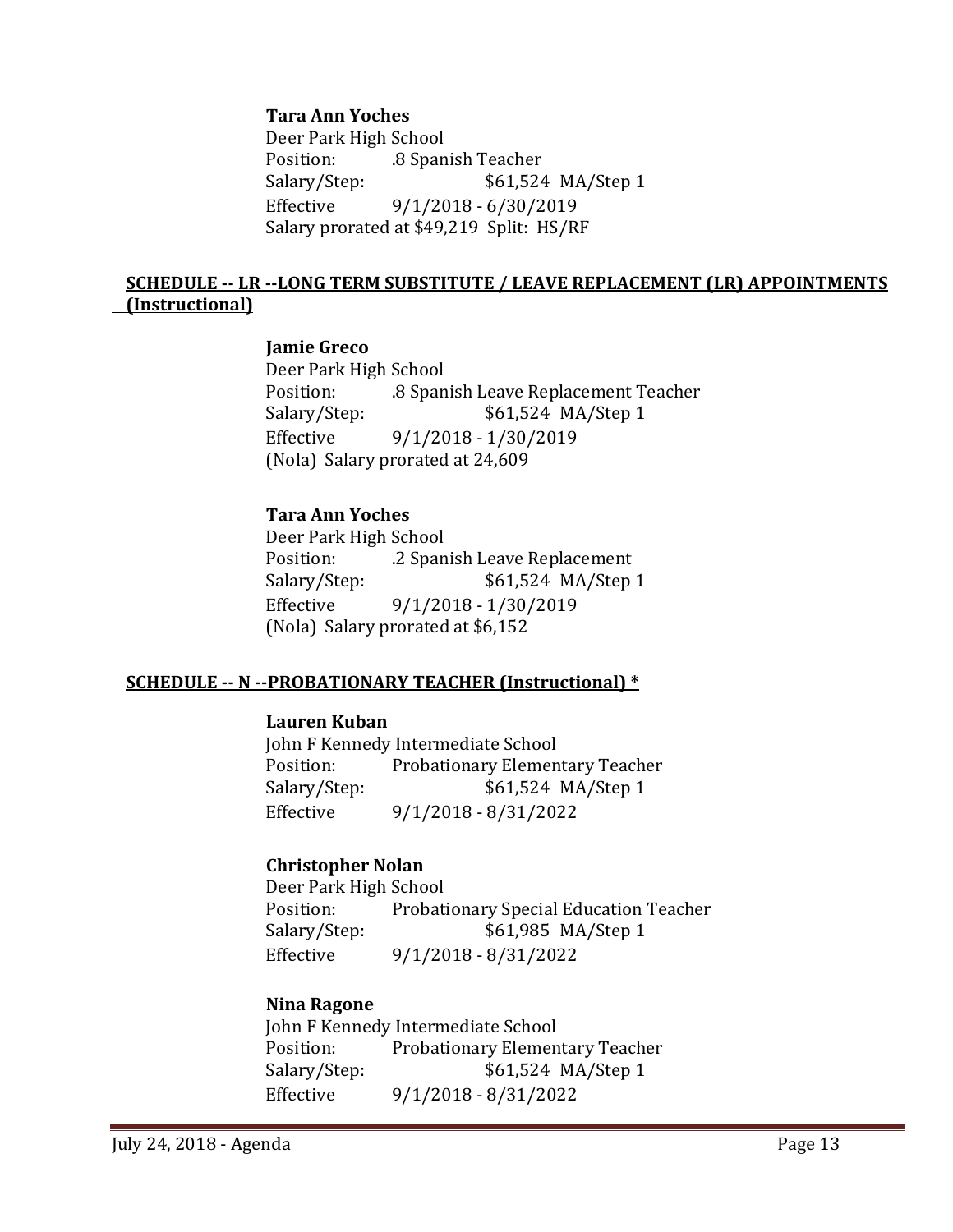\*Except to the extent required by the applicable provisions of Education Law 2509, 2573, 3212 and 3014, in order to be granted tenure the classroom teacher or building administrator shall have received composite or overall annual professional performance review ratings pursuant to Education Law 3012-c and/or 3012-d of either effective or highly effective in at least three (3) of the four (4) preceding years and if the classroom teacher or administrator receives an ineffective composite or overall rating in the final year of the probationary period he or she shall not be eligible for tenure at that time.

#### **SCHEDULE -- NS --PERMANENT SUBSTITUTES (Instructional)**

#### **Audrey Barrett**

John F Kennedy Intermediate School<br>Position: Permanent Substitute Permanent Substitute Teacher<br>\$125/day Salary/Step:<br>Effective  $9/1/2018 - 6/30/2019$ 

#### **Christina Caravella**

John F Kennedy Intermediate School<br>Position: Permanent Substitute Permanent Substitute Teacher<br>\$125/day Salary/Step:<br>Effective Effective 9/1/2018 - 6/30/2019

### **Rashida Charles**

John Quincy Adams School<br>Position: Permanent Permanent Substitute Teacher<br>\$125/day Salary/Step:<br>Effective Effective 9/1/2018 - 6/30/2019

### **Dylan Colquhoun**

John Quincy Adams School Position: Permanent Substitute Teacher<br>Salary/Step: \$125/dav Salary/Step: Effective 9/1/2018 - 6/30/2019

### **Meagan Frank**

John Quincy Adams School<br>Position: Permanent Permanent Substitute Teacher<br>\$125/day Salary/Step: Effective 9/1/2018 - 6/30/2019

### **Erica Fulgenzi**

May Moore School<br>Position: Per Permanent Substitute Teacher<br>\$125/day Salary/Step:<br>Effective Effective 9/1/2018 - 6/30/2019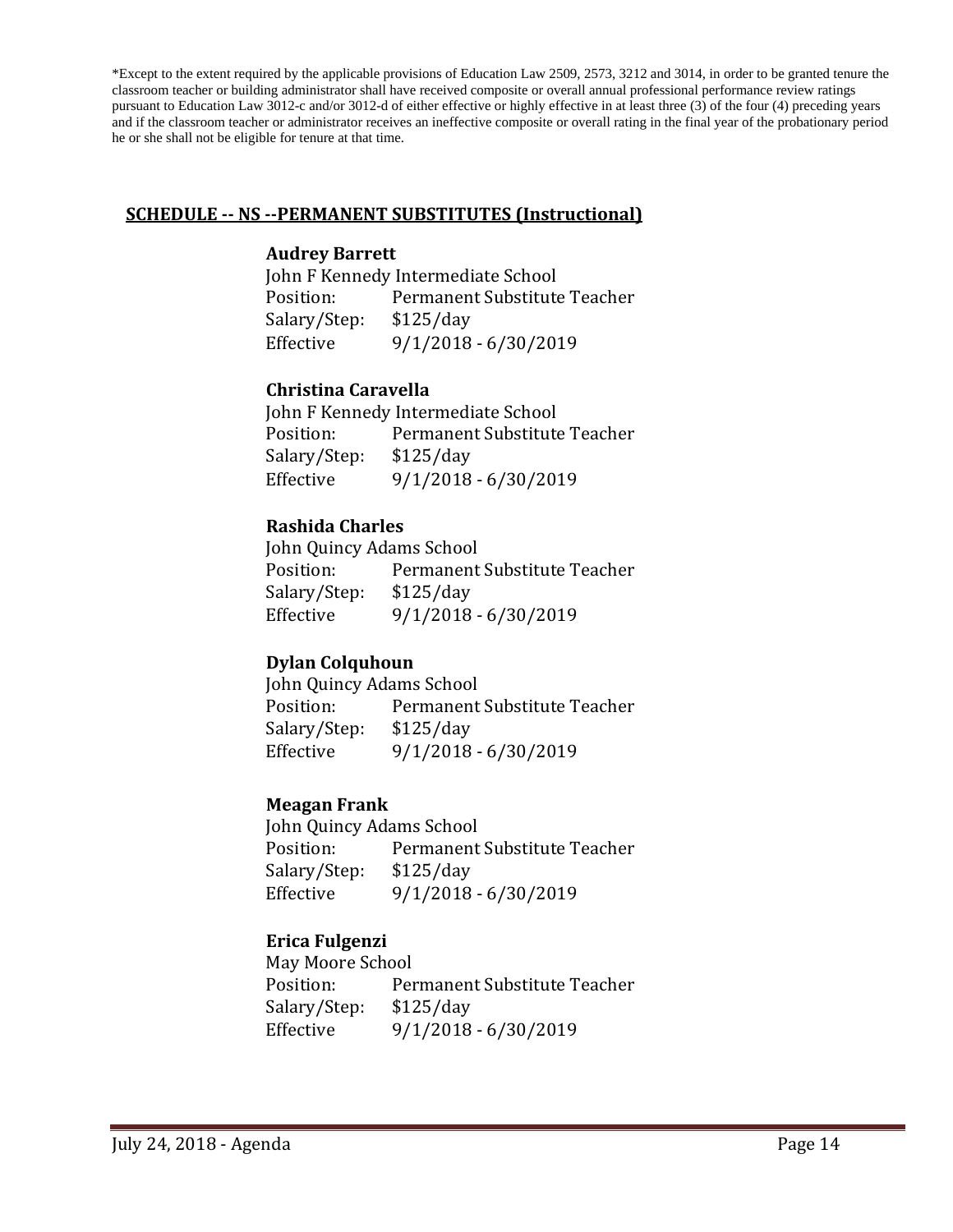### **Lori Furnell**

John F Kennedy Intermediate School<br>Position: Permanent Substitute Permanent Substitute Teacher<br>\$125/day Salary/Step:<br>Effective Effective 9/1/2018 - 6/30/2019

### **Jamie Greco**

Deer Park High School .2 Permanent Substitute Teacher<br>\$125/day Salary/Step:<br>Effective Effective 9/1/2018 - 1/30/2019 Salary prorated at \$25/day

### **Jessica Hucke**

John F Kennedy Intermediate School<br>Position: Permanent Substitute Permanent Substitute Teacher<br>\$125/day Salary/Step:<br>Effective Effective 9/1/2018 - 6/30/2019

### **Brittany Imperato**

John Quincy Adams School<br>Position: Permanent Permanent Substitute Teacher<br>\$125/day Salary/Step:<br>Effective  $9/1/2018 - 6/30/2019$ 

### **Stacey Langer**

May Moore School<br>Position: Per Permanent Substitute Teacher<br>\$125/day Salary/Step:<br>Effective Effective 9/1/2018 - 6/30/2019

### **Brittany O'Brian**

Deer Park High School .2 Permanent Substitute Teacher<br>\$125/day Salary/Step:<br>Effective  $9/1/2018 - 6/30/2019$ Salary prorated at \$25/day

### **Amy Pellegrino**

Deer Park High School .2 Permanent Substitute Teacher<br>\$125/day Salary/Step:<br>Effective Effective 9/1/2018 - 6/30/2019 CHANGED from .6 to .2 Perm Sub - Salary prorated at \$25/day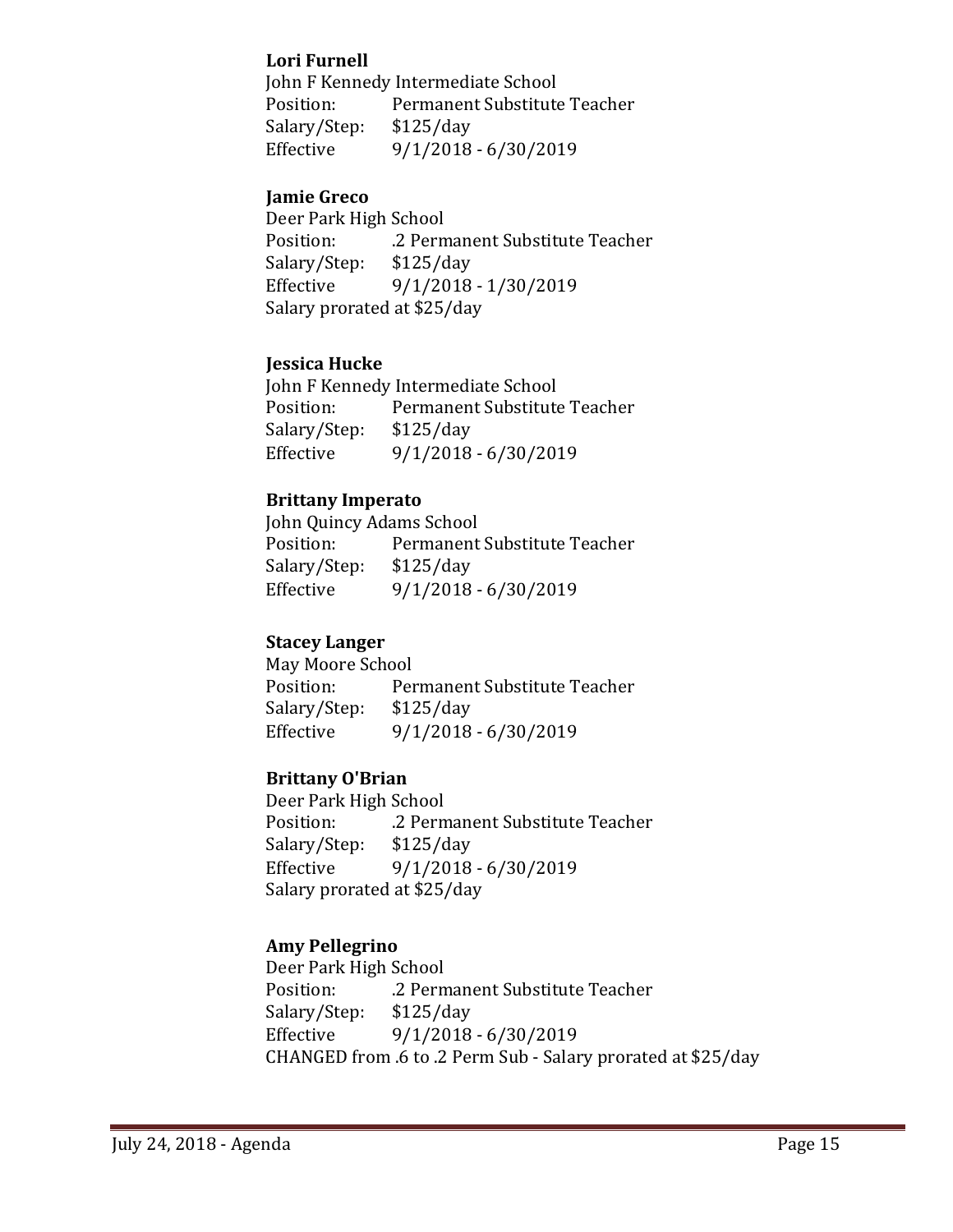#### **Karina Pistorio**

John F Kennedy Intermediate School<br>Position: Permanent Substitute Permanent Substitute Teacher<br>\$125/day Salary/Step:<br>Effective Effective 9/1/2018 - 6/30/2019

### **Ronald Rudaitis**

John Quincy Adams School Permanent Substitute Teacher<br>\$125/day Salary/Step:<br>Effective  $9/1/2018 - 6/30/2019$ 

### **Alexandra Tucholski**

May Moore School<br>Position: Per Permanent Substitute Teacher<br>\$125/day Salary/Step:<br>Effective Effective 9/1/2018 - 6/30/2019

### **Maxx Vogelsberg**

Deer Park High School .8 Permanent Substitute Teacher<br>\$125/day Salary/Step:<br>Effective Effective 9/1/2018 - 6/30/2019 Salary prorated at \$100/day

### **Karyn Wrobel**

May Moore School<br>Position: Per Permanent Substitute Teacher<br>\$125/day Salary/Step:<br>Effective Effective 9/1/2018 - 6/30/2019

### **Tara Ann Yoches**

Deer Park High School .2 Permanent Substitute Teacher<br>\$125/day Salary/Step:<br>Effective Effective 1/31/2019 - 6/30/2019

### **Brittany Zanata**

May Moore School<br>Position: Per Permanent Substitute Teacher<br>\$125/day Salary/Step:<br>Effective  $9/1/2018 - 6/30/2019$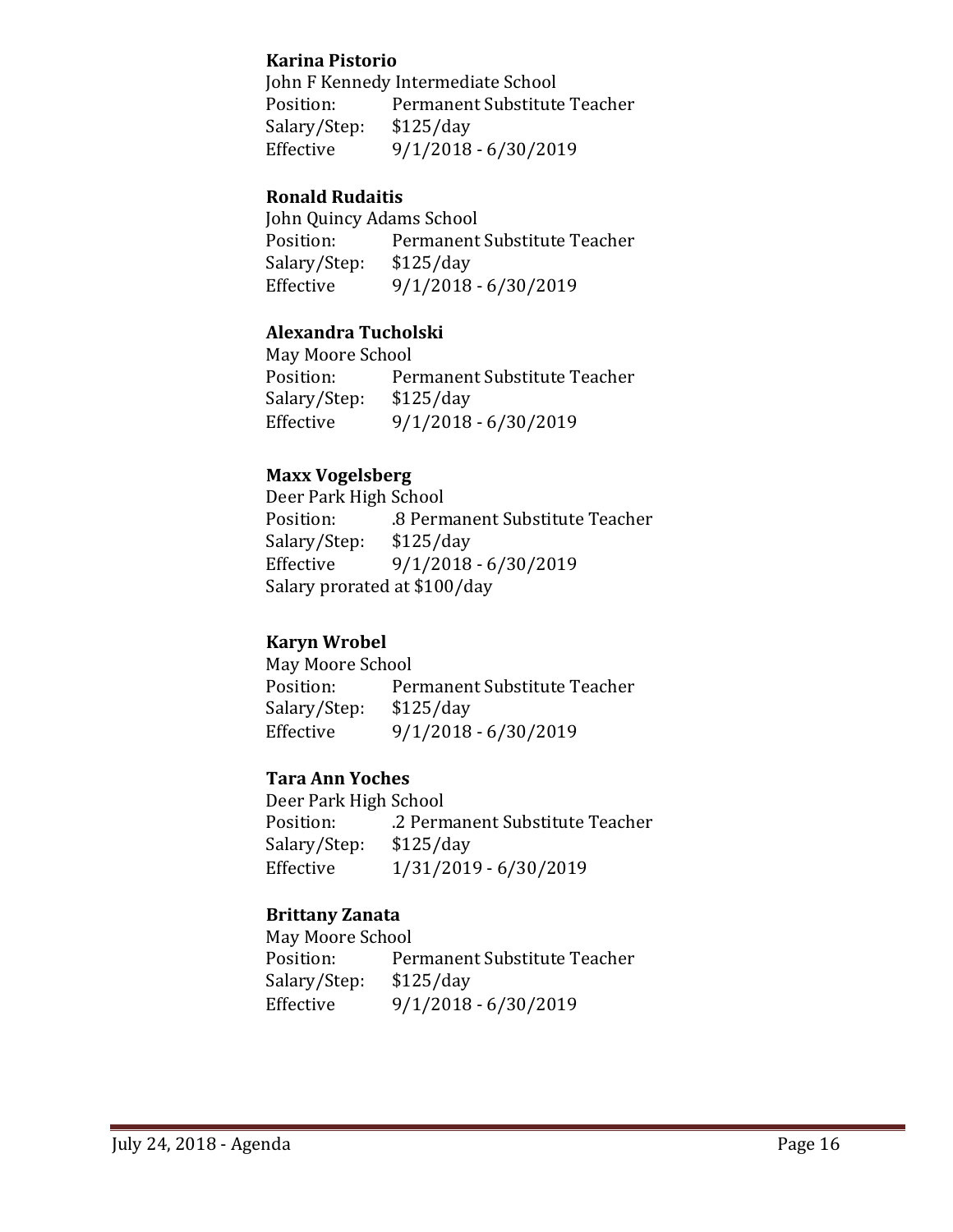#### **SCHEDULE -- NSS --SUMMER SCHOOL APPOINTMENTS (Instructional)**

#### **Thomas Alcabes**

John F Kennedy Intermediate School<br>Position: Per-Diem Substitute ! Per-Diem Substitute Summer School Special Education Teacher \$236.43/day Salary/Step:<br>Effective Effective 7/9/2018 - 8/17/2018

### **Jacqueline Amato**

John F Kennedy Intermediate School<br>Position: Per-Diem Substitute ! Per-Diem Substitute Summer School Special Education Teacher \$236.43/day Salary/Step:<br>Effective Effective 7/9/2018 - 8/17/2018

### **Francis Amendola**

John F Kennedy Intermediate School<br>Position: Summer Virtual Scier Summer Virtual Science Teacher<br>\$48.21/hour Salary/Step:<br>Effective Effective 7/9/2018 - 8/17/2018

### **Vincent Amodio**

John F Kennedy Intermediate School<br>Position: Per-Diem Substitute ! Per-Diem Substitute Summer School Special Education Teacher<br>\$236.43/day Salary/Step:<br>Effective Effective 7/9/2018 - 8/17/2018

### **Stephen Bertelle**

John F Kennedy Intermediate School<br>Position: Summer School Teac Summer School Teaching Assistant<br>\$20.98/hour Salary/Step: Effective 7/9/2018 - 8/17/2018 4 hours per day/5 days per week

### **Robin Billings**

John F Kennedy Intermediate School<br>Position: Summer School Teac Summer School Teaching Assistant<br>\$20.98/hour Salary/Step:<br>Effective Effective 7/9/2018 - 8/17/2018 4 hours per day/5 days per week

### **Marcella Biordi**

John F Kennedy Intermediate School<br>Position: Summer Enrichment Summer Enrichment ENL Teacher<br>\$4,037 Salary/Step: Effective 7/9/2018 - 8/2/2018 3 hours per day/4 days per week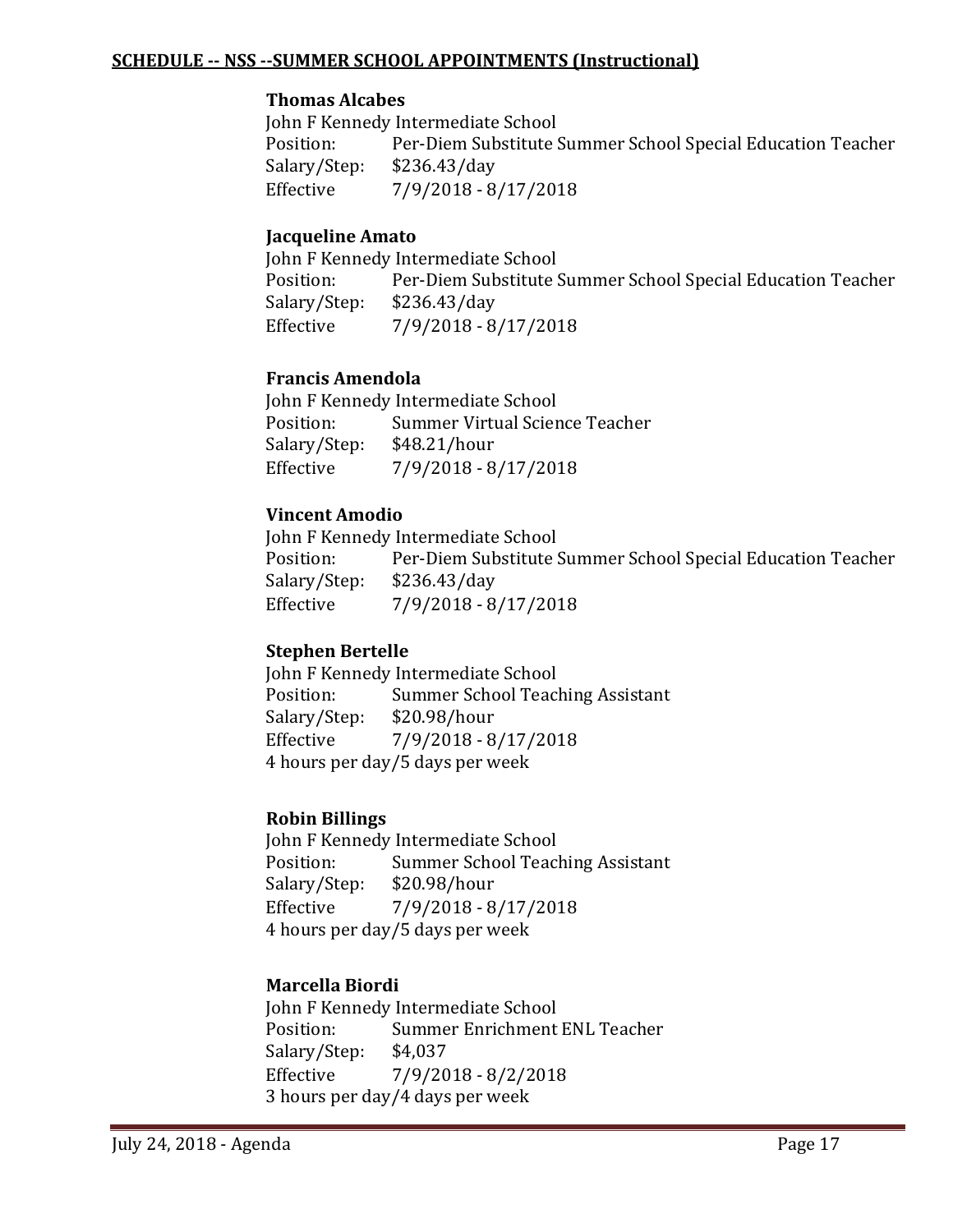### **Alannah Boccard**

John F Kennedy Intermediate School<br>Position: Summer School Speci Summer School Special Education Teacher<br>\$7,092.94 Salary/Step:<br>Effective Effective 7/9/2018 - 8/17/2018 4 hours per day/5 days per week

### **Lauren Boncimino**

John F Kennedy Intermediate School<br>Position: Summer School Teacl Summer School Teaching Assistant<br>\$20.98/hour Salary/Step:<br>Effective Effective 7/9/2018 - 8/17/2018 4 hours per day/5 days per week

### **Alison Branca**

Deer Park High School<br>Position: Earth S Position: Earth Science Regents Review Teacher<br>Salary/Step: \$69.47/ hour Salary/Step: \$69.47/ hour<br>Effective 5/29/2018 - 6  $5/29/2018 - 6/11/2018$ 

### **Alison Branca**

Deer Park High School<br>Position: Earth S Earth Science Regents Lab Teacher<br>\$34.50/hour Salary/Step:<br>Effective  $6/6/2018$ 

### **Heather Buksa**

John F Kennedy Intermediate School<br>Position: Summer School Speci Summer School Special Education Teacher<br>\$7,092.94 Salary/Step:<br>Effective Effective 7/9/2018 - 8/17/2018 4 hours per day/5 days per week

### **Rachel Burkel**

John F Kennedy Intermediate School<br>Position: Summer School Speci Summer School Special Education Teacher<br>\$7,092.94 Salary/Step:<br>Effective Effective 7/9/2018 - 8/17/2018 4 hours per day/5 days per week

### **Joyce Carmen**

John F Kennedy Intermediate School<br>Position: Summer School Teac Position: Summer School Teaching Assistant<br>Salary/Step: \$20.98/hour Salary/Step: \$20.98/hour<br>Effective 7/9/2018 - 8 Effective 7/9/2018 - 8/17/2018 4 hours per day/5 days per week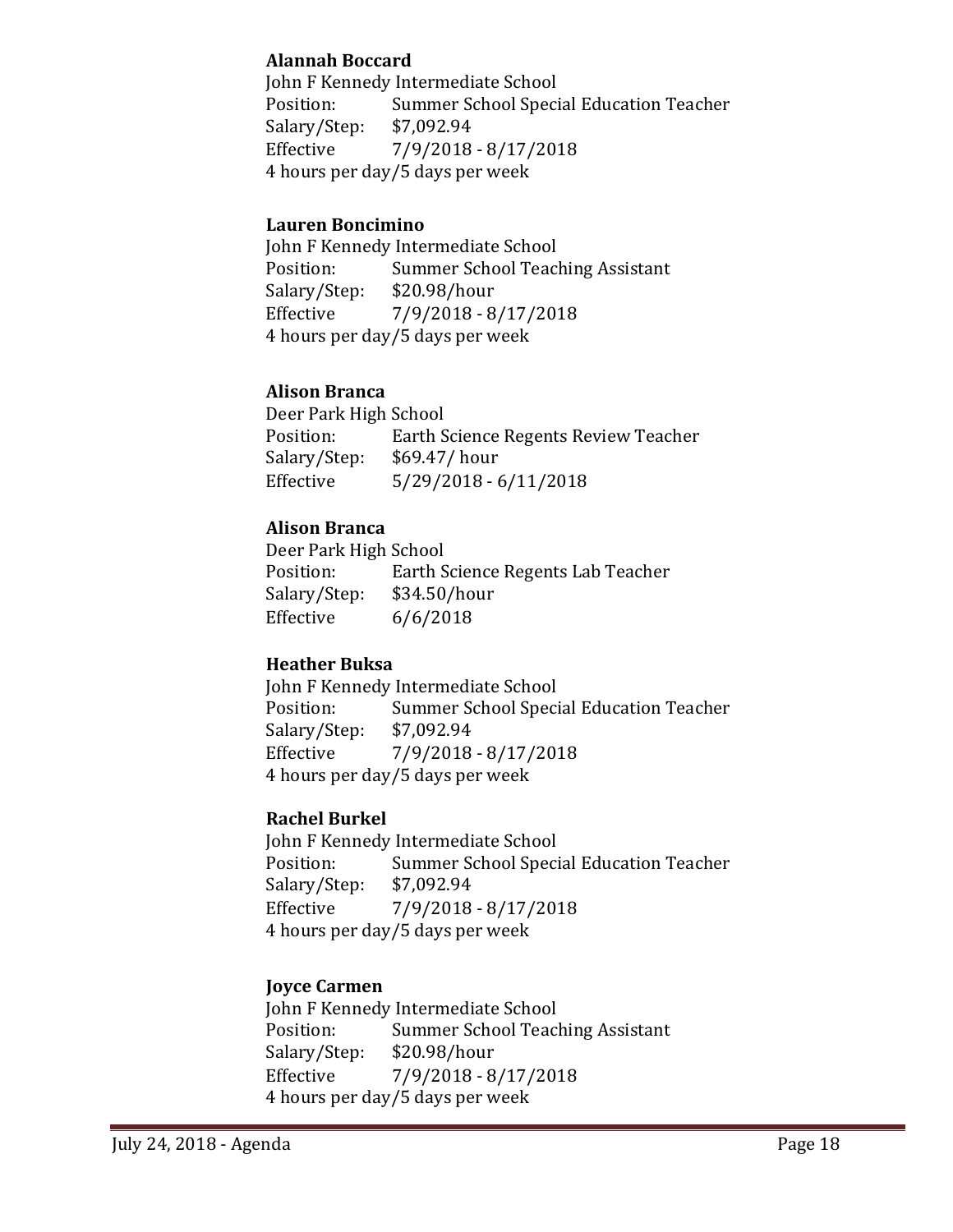#### **Marissa Caruso**

Deer Park High School<br>Position: ENL Gle ENL Global History Regents Review Teacher<br>\$69.47/hour Salary/Step:<br>Effective  $5/31/2018$ 

### **Anthony Cinquemani**

John F Kennedy Intermediate School<br>Position: Summer Virtual Math Summer Virtual Math Teacher<br>\$48.21/hour Salary/Step:<br>Effective Effective 7/9/2018 - 8/17/2018

#### **Janet Ciurleo**

John F Kennedy Intermediate School<br>Position: Summer School Teac Summer School Teaching Assistant<br>\$20.98/hour Salary/Step: Effective 7/9/2018 - 8/17/2018 4 hours per day/5 days per week

#### **Mary Beth Colbourn**

John F Kennedy Intermediate School<br>Position: Per-Diem Substitute S Per-Diem Substitute Summer School Teaching Assistant \$20.98/hour Salary/Step:<br>Effective Effective 7/9/2018 - 8/17/2018

### **Lorrie Cook**

John F Kennedy Intermediate School<br>Position: Summer School Teac Summer School Teaching Assistant<br>\$20.98/hour Salary/Step: Effective 7/9/2018 - 8/17/2018 4 hours per day/5 days per week

### **Rebecca Corbin**

John F Kennedy Intermediate School<br>Position: Summer Enrichment Summer Enrichment ENL Teacher<br>\$4.037 Salary/Step:<br>Effective Effective 7/9/2018 - 8/2/2018 3 hours per day/4 days per week

### **Randi Cortina**

John F Kennedy Intermediate School<br>Position: Summer School Teac Summer School Teaching Assistant<br>\$20.98/hour Salary/Step: Effective 7/9/2018 - 8/17/2018 4 hours per day/5 days per week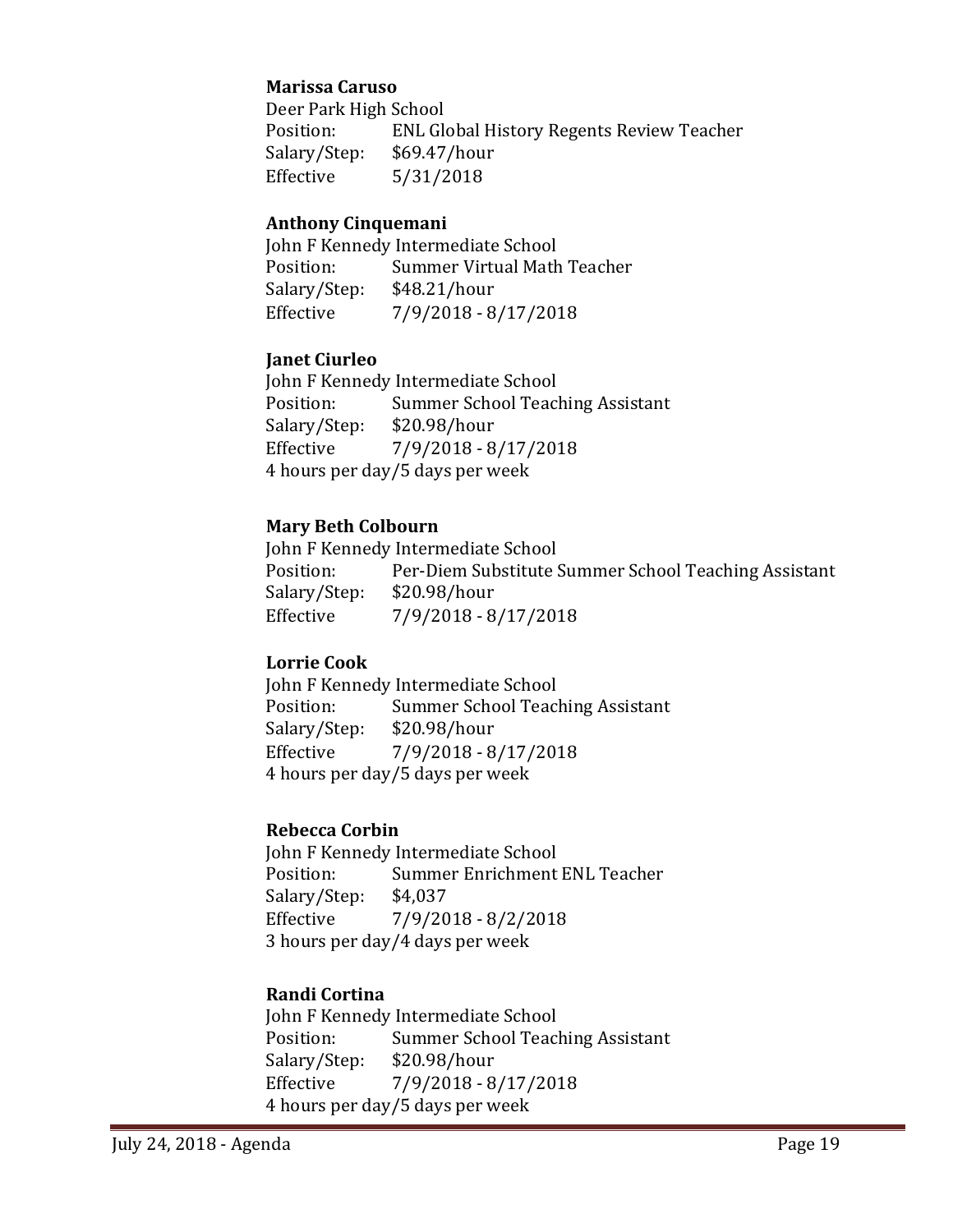#### **Vivian D'Agostaro**

John F Kennedy Intermediate School<br>Position: Summer School Teacl Summer School Teaching Assistant<br>\$20.98/hour Salary/Step:<br>Effective Effective 7/9/2018 - 8/17/2018 4 hours per day/5 days per week

### **Brittany DeMaio**

John F Kennedy Intermediate School<br>Position: Summer School Teacl Summer School Teaching Assistant<br>\$20.98/hour Salary/Step:<br>Effective Effective 7/9/2018 - 8/17/2018 4 hours per day/5 days per week

### **Lia Demyen**

John F Kennedy Intermediate School<br>Position: Summer Virtual Math Summer Virtual Math Teacher<br>\$48.21/hour Salary/Step:<br>Effective Effective 7/9/2018 - 8/17/2018

### **Nancy Depalo**

John F Kennedy Intermediate School<br>Position: Summer School Speci Summer School Special Education Teacher<br>\$7,092.94 Salary/Step:<br>Effective Effective 7/9/2018 - 8/17/2018 4 hours per day/5 days per week

### **Debra DiModica**

John F Kennedy Intermediate School<br>Position: Summer School Teacl Summer School Teaching Assistant<br>\$20.98/hour Salary/Step: Effective 7/9/2018 - 8/17/2018 4 hours per day/5 days per week

### **Sandra DiThomas**

John F Kennedy Intermediate School<br>Position: Summer School Subst Summer School Substitute Teaching Assistant<br>\$12.86/hour Salary/Step:<br>Effective Effective 7/9/2018 - 8/17/2018

### **Laura Dunn**

John F Kennedy Intermediate School<br>Position: Summer School Teacl Position: Summer School Teaching Assistant<br>Salary/Step: \$20.98/hour Salary/Step: \$20.98/hour<br>Effective 7/9/2018 - 8 Effective 7/9/2018 - 8/17/2018 4 hours per day/5 days per week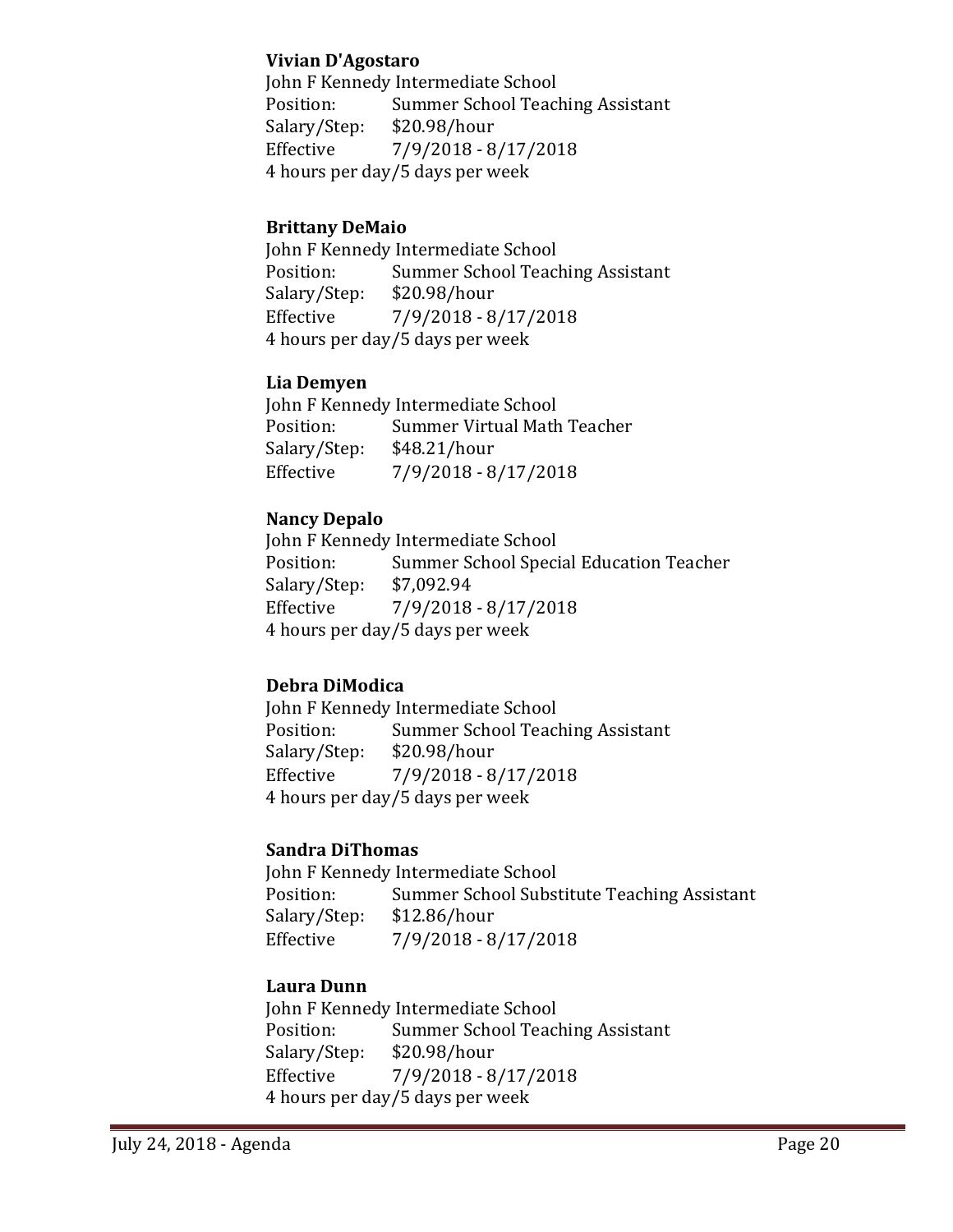### **Kimberly Essig**

John F Kennedy Intermediate School<br>Position: Summer Enrichment Summer Enrichment ENL Teacher<br>\$4,037 Salary/Step:<br>Effective  $7/9/2018 - 8/2/2018$ 3 hours per day/4 days per week

### **Dawn Ferro**

Deer Park High School<br>Position: Grade 8 Grade 8 Science ILS Review Teacher<br>\$69.47/hour Salary/Step:<br>Effective  $5/9/2018 - 5/21/2018$ 

### **Daniel Franco**

John F Kennedy Intermediate School<br>Position: Summer School Speci Summer School Special Education Teacher<br>\$7,092.94 Salary/Step:<br>Effective Effective 7/9/2018 - 8/17/2018 4 hours per day/5 days per week

### **Michelle Franco**

John F Kennedy Intermediate School<br>Position: Summer School Speci Summer School Special Education Teacher<br>\$7,092.94 Salary/Step:<br>Effective Effective 7/9/2018 - 8/17/2018 4 hours per day/5 days per week

### **Anna Freidank**

John F Kennedy Intermediate School<br>Position: Summer School Speci Summer School Special Education Teacher<br>\$7,092.94 Salary/Step: Effective 7/9/2018 - 8/17/2018 4 hours per day/5 days per week

### **Christy Freire**

John F Kennedy Intermediate School<br>Position: Summer Enrichment Summer Enrichment ENL Teacher<br>\$4,037 Salary/Step:<br>Effective  $7/9/2018 - 8/2/2018$ 3 hours per day/4 days per week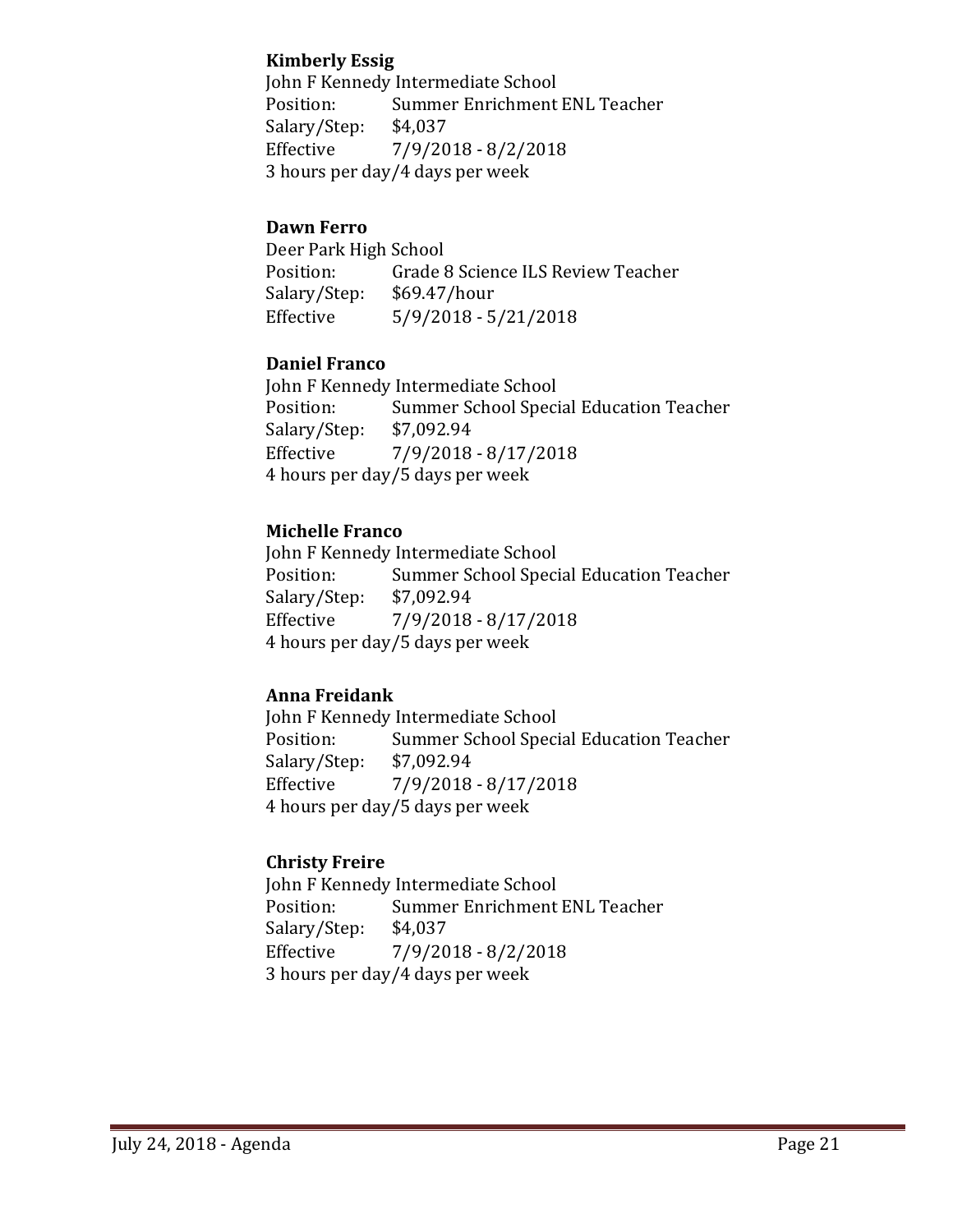### **Justin Gutman**

John F Kennedy Intermediate School<br>Position: Summer Virtual Socia Summer Virtual Social Studies Teacher<br>\$48.21/hour Salary/Step:<br>Effective Effective 7/9/2018 - 8/17/2018

### **Justin Gutman**

John F Kennedy Intermediate School<br>Position: Summer Virtual Lead Summer Virtual Lead Teacher<br>\$48.21/hour Salary/Step:<br>Effective Effective 7/9/2018 - 8/17/2018

### **Gail Heffernan**

John F Kennedy Intermediate School<br>Position: Summer School Teac Summer School Teaching Assistant<br>\$20.98/hour Salary/Step:<br>Effective Effective 7/9/2018 - 8/17/2018 4 hours per day/5 days per week

### **Noemi Herles**

John F Kennedy Intermediate School<br>Position: Summer School Teacl Summer School Teaching Assistant<br>\$20.98/hour Salary/Step:<br>Effective Effective 7/9/2018 - 8/17/2018 4 hours per day/5 days per week

### **Edward Johntry**

John F Kennedy Intermediate School<br>Position: Summer Virtual ELA Summer Virtual ELA Teacher<br>\$48.21/hour Salary/Step: Effective 7/9/2018 - 8/17/2018

### **Cynthia Kercy**

John F Kennedy Intermediate School<br>Position: Summer School Teacl Summer School Teaching Assistant<br>\$20.98/hour Salary/Step:<br>Effective Effective 7/9/2018 - 8/17/2018 4 hours per day/5 days per week

### **Christine LaCascia**

John F Kennedy Intermediate School<br>Position: Summer School Subst Summer School Substitute Teaching Assistant<br>\$12.86/hour Salary/Step:<br>Effective Effective 7/9/2018 - 8/17/2018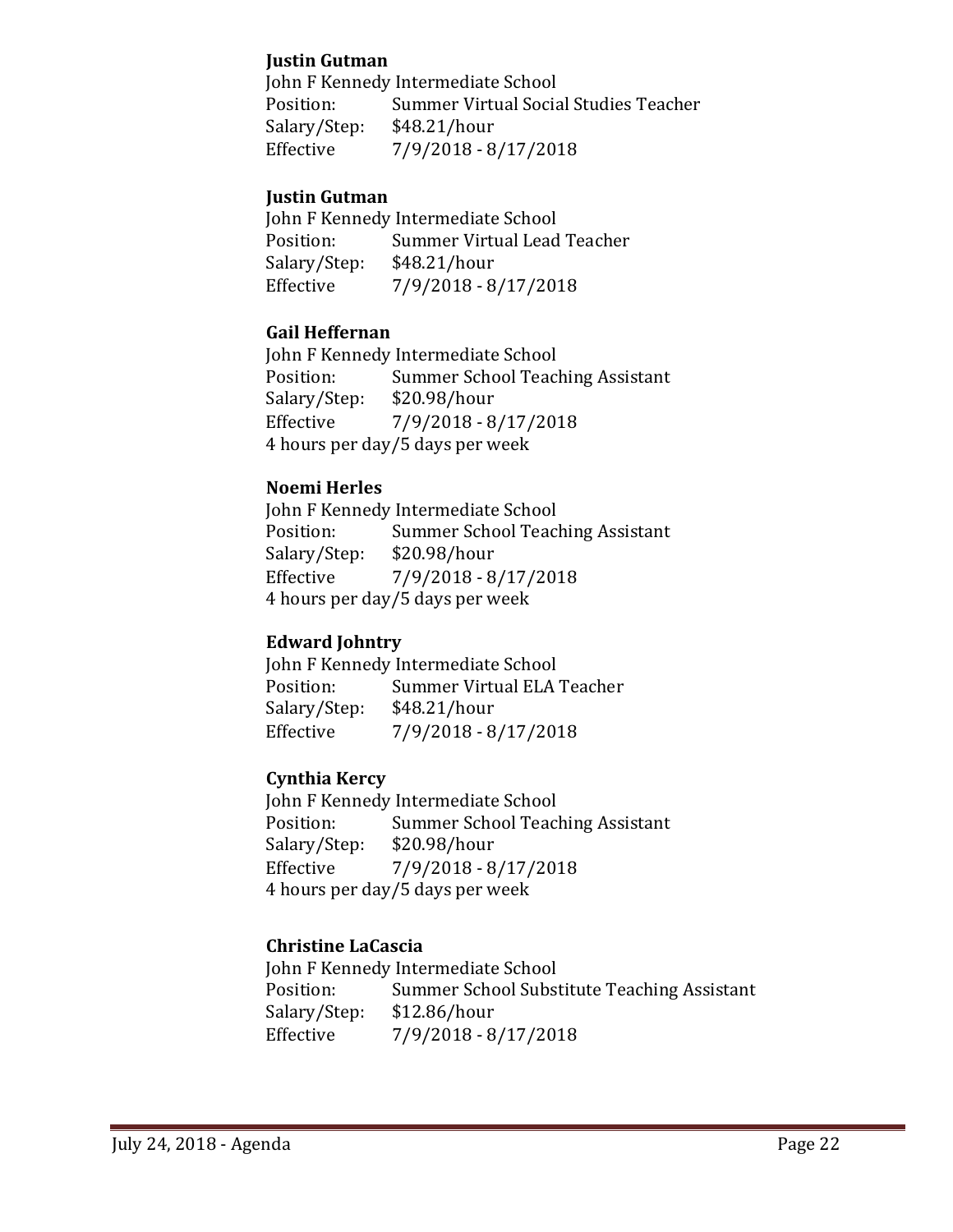### **Lori Lefebvre**

John F Kennedy Intermediate School<br>Position: Summer School Teac Summer School Teaching Assistant<br>\$20.98/hour Salary/Step:<br>Effective Effective 7/9/2018 - 8/17/2018 4 hours per day/5 days per week

### **Marie Loeffel**

John F Kennedy Intermediate School<br>Position: Summer School Teacl Summer School Teaching Assistant<br>\$20.98/hour Salary/Step:<br>Effective Effective 7/9/2018 - 8/17/2018 4 hours per day/5 days per week

### **Danielle Maccarone**

John F Kennedy Intermediate School<br>Position: Summer School Teac Summer School Teaching Assistant<br>\$20.98/hour Salary/Step:<br>Effective Effective 7/9/2018 - 8/17/2018 4 hours per day/5 days per week

### **Marissa Manfredi**

John F Kennedy Intermediate School<br>Position: Summer School Teac Summer School Teaching Assistant<br>\$20.98/hour Salary/Step:<br>Effective Effective 7/9/2018 - 8/17/2018 4 hours per day/5 days per week

### **Kevin Marner**

John F Kennedy Intermediate School<br>Position: Summer Virtual Phys Summer Virtual Physical Education Teacher<br>\$48.21/hour Salary/Step:<br>Effective Effective 7/9/2018 - 8/17/2018

### **Dawn McMullen**

John F Kennedy Intermediate School<br>Position: Summer School Teac Summer School Teaching Assistant<br>\$20.98/hour Salary/Step: Effective 7/9/2018 - 8/17/2018 4 hours per day/5 days per week

### **Dorothy Monteith**

John F Kennedy Intermediate School<br>Position: Summer School Teac Summer School Teaching Assistant<br>\$20.98/hour Salary/Step: Effective 7/9/2018 - 8/17/2018 4 hours per day/5 days per week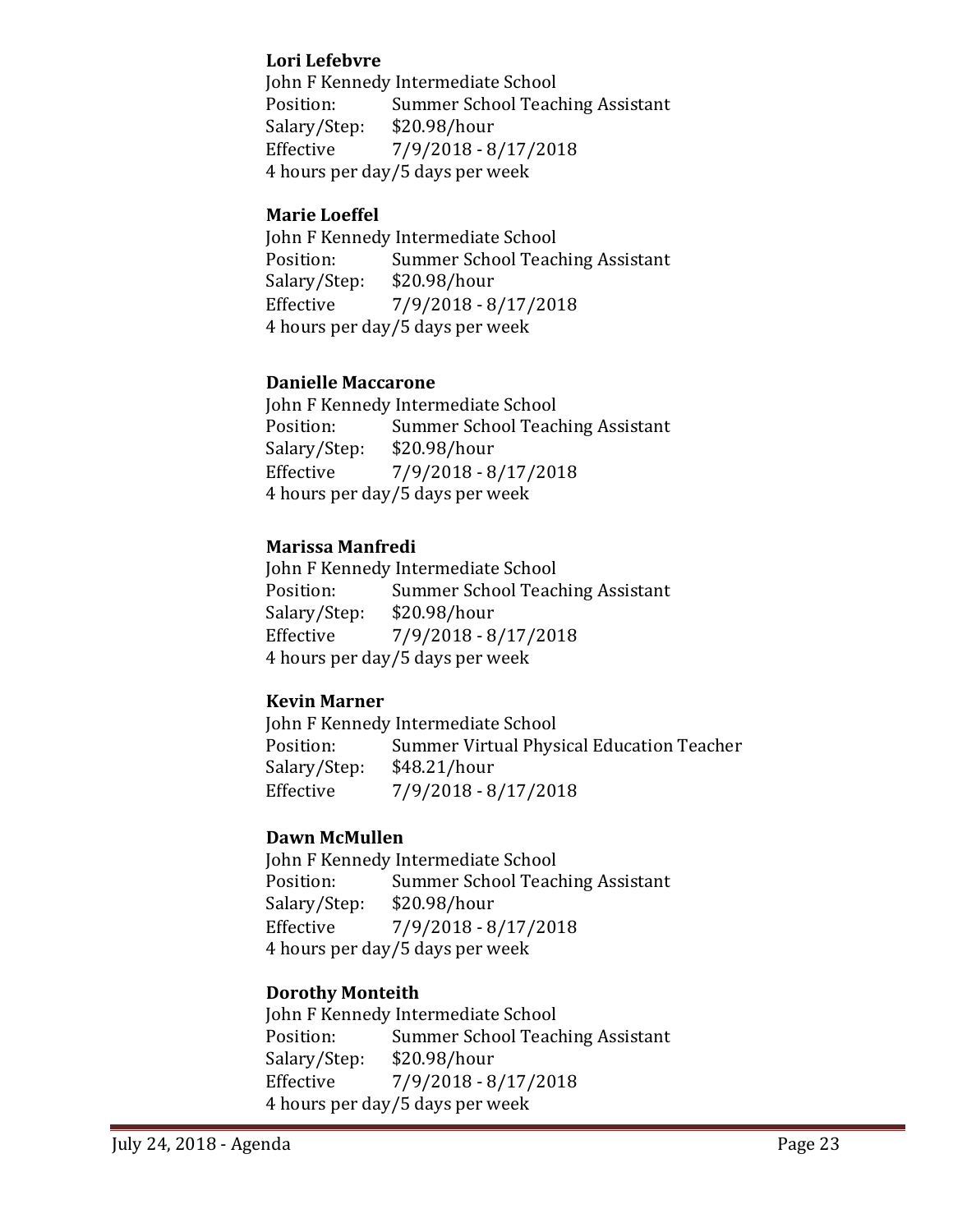### **Patricia Myers**

John F Kennedy Intermediate School<br>Position: Summer School Teac Summer School Teaching Assistant<br>\$20.98/hour Salary/Step:<br>Effective Effective 7/9/2018 - 8/17/2018 4 hours per day/5 days per week

#### **Stephanie O'Connell**

John F Kennedy Intermediate School<br>Position: Summer School Spee Summer School Speech Teacher<br>\$3,546.47 Salary/Step: Effective 7/9/2018 - 7/27/2018 4 hours per day/5 days per week

### **Kathy Ohanian**

John F Kennedy Intermediate School<br>Position: Summer School Teac Summer School Teaching Assistant<br>\$20.98/hour Salary/Step:<br>Effective Effective 7/9/2018 - 8/17/2018 4 hours per day/5 days per week

#### **Joanne Pendzinski**

John F Kennedy Intermediate School<br>Position: Summer School Teac Summer School Teaching Assistant<br>\$20.98/hour Salary/Step: Effective 7/9/2018 - 8/17/2018 4 hours per day/5 days per week

### **Sean Price**

John F Kennedy Intermediate School<br>Position: Summer School Teac Summer School Teaching Assistant<br>\$20.98/hour Salary/Step: Effective 7/9/2018 - 8/17/2018 4 hours per day/5 days per week

### **Maria Reccardi**

John F Kennedy Intermediate School<br>Position: Summer School Teacl Summer School Teaching Assistant<br>\$20.98/hour Salary/Step:<br>Effective Effective 7/9/2018 - 8/17/2018 4 hours per day/5 days per week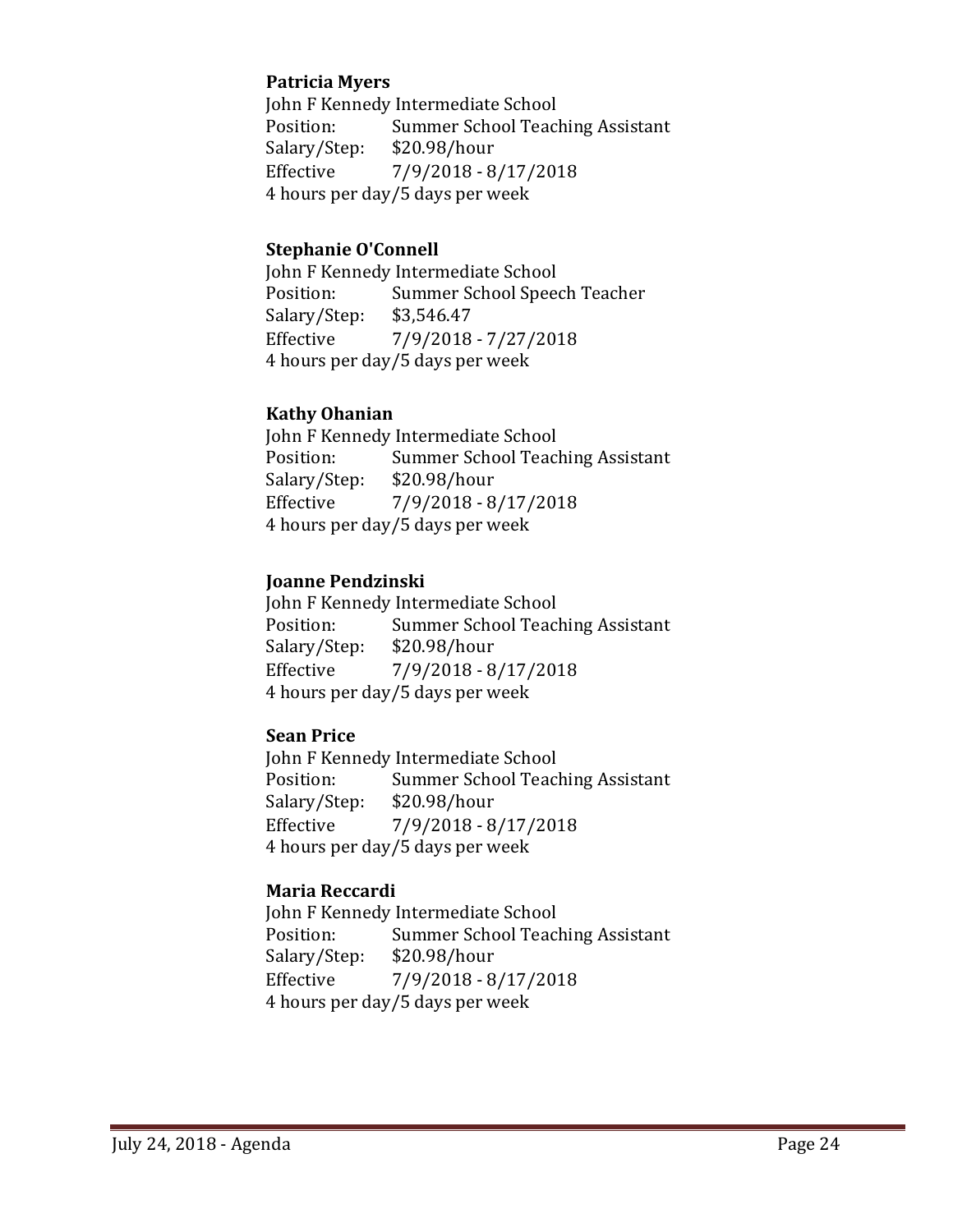### **Lori Reutzel**

John F Kennedy Intermediate School<br>Position: Summer School Teacl Summer School Teaching Assistant<br>\$20.98/hour Salary/Step:<br>Effective Effective 7/9/2018 - 8/17/2018 4 hours per day/5 days per week

### **Louise Rothman**

John F Kennedy Intermediate School<br>Position: Summer School Teac Summer School Teaching Assistant<br>\$20.98/hour Salary/Step:<br>Effective Effective 7/9/2018 - 8/17/2018 4 hours per day/5 days per week

### **Audrey Schulter**

John F Kennedy Intermediate School<br>Position: Per-Diem Substitute S Position: Per-Diem Substitute Summer School Special Education Teacher<br>Salary/Step: \$236.43/day Salary/Step: \$236.43/day Effective 7/9/2018 - 8/17/2018

### **Keri Schumacher**

John F Kennedy Intermediate School<br>Position: Per-Diem Substitute ! Position: Per-Diem Substitute Summer School Special Education Teacher<br>Salary/Step: \$236.43/day Salary/Step: \$236.43/day Effective 7/9/2018 - 8/17/2018

### **Phyllis Senia**

John F Kennedy Intermediate School<br>Position: Summer School Supe Summer School Supervisor<br>\$8,250 Salary/Step: Effective 7/9/2018 - 8/17/2018 4 hours per day/5 days per week

### **Deborah Siford**

John F Kennedy Intermediate School<br>Position: Summer School Teacl Summer School Teaching Assistant<br>\$20.98/hour Salary/Step:<br>Effective Effective 7/9/2018 - 8/17/2018 4 hours per day/5 days per week

### **Christine Sokol**

John F Kennedy Intermediate School<br>Position: Summer School Speed Summer School Speech Teacher<br>\$7,092.94 Salary/Step: Effective 7/9/2018 - 8/17/2018 4 hours per day/5 days per week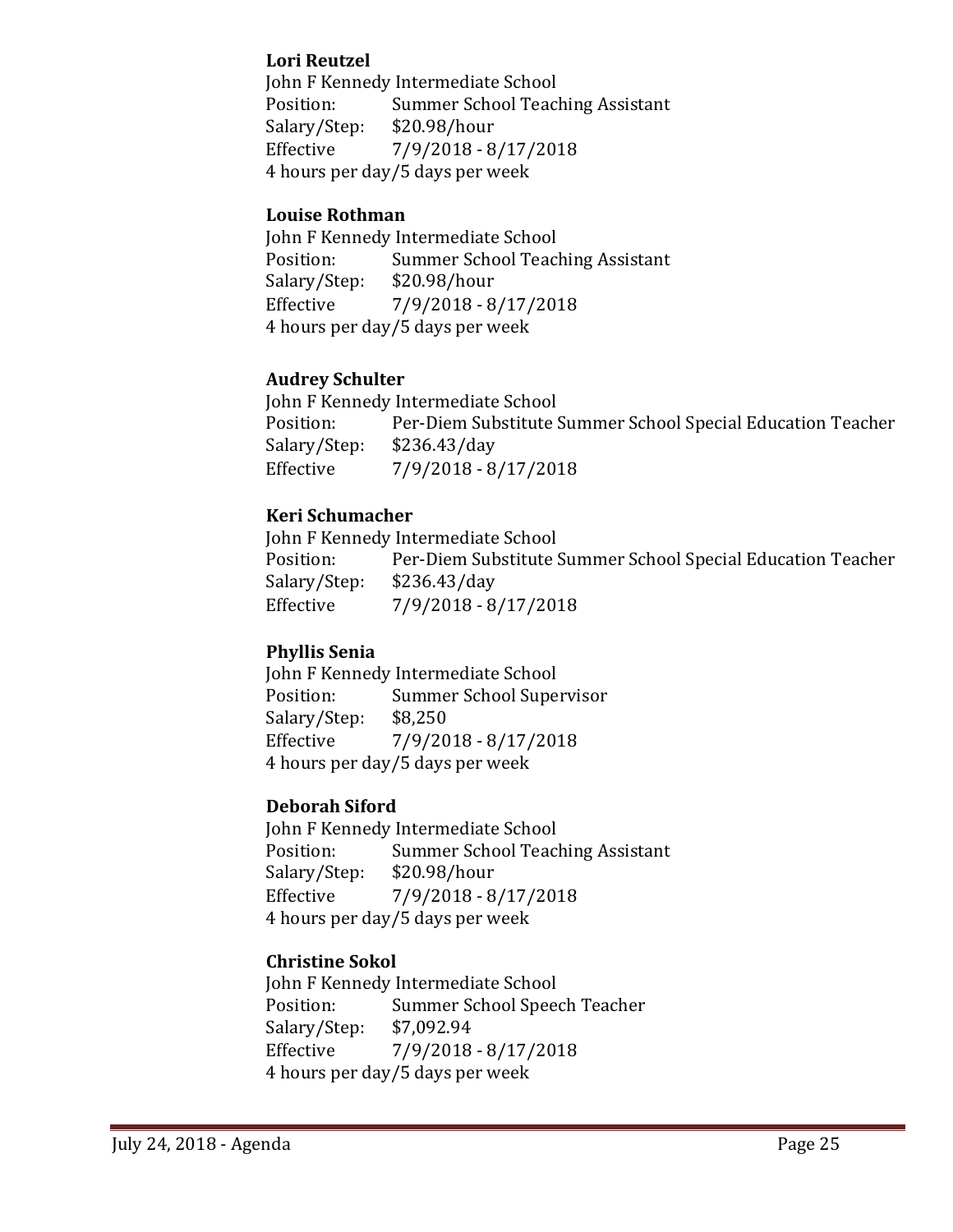### **Ana Strenta**

John F Kennedy Intermediate School<br>Position: Summer School Teacl Summer School Teaching Assistant<br>\$20.98/hour Salary/Step:<br>Effective Effective 7/9/2018 - 8/17/2018 4 hours per day/5 days per week

### **Lori Sullivan**

John F Kennedy Intermediate School<br>Position: Summer School Speci Summer School Special Education Teacher<br>\$7,092.94 Salary/Step:<br>Effective Effective 7/9/2018 - 8/17/2018 4 hours per day/5 days per week

### **Allison Sweeney**

John F Kennedy Intermediate School<br>Position: Summer School Spee Summer School Speech Teacher<br>\$3,546.47 Salary/Step:<br>Effective  $7/30/2018 - 8/17/2018$ 4 hours per day/5 days per week

### **Marie Tortorici**

John F Kennedy Intermediate School<br>Position: Per-Diem Substitute S Per-Diem Substitute Summer School Special Education Teacher<br>\$236.43/day Salary/Step:<br>Effective Effective 7/9/2018 - 8/17/2018

### **Amanada Traube**

John F Kennedy Intermediate School<br>Position: Summer School Teac Summer School Teaching Assistant<br>\$20.98/hour Salary/Step: Effective 7/9/2018 - 8/17/2018 4 hours per day/5 days per week

### **Brittany Verdicchio**

John F Kennedy Intermediate School<br>Position: Summer School Beha Summer School Behavior Consultant/Special Education Teacher \$7,092.94 Salary/Step:<br>Effective Effective 7/9/2018 - 8/17/2018 4 hours per day/5 days per week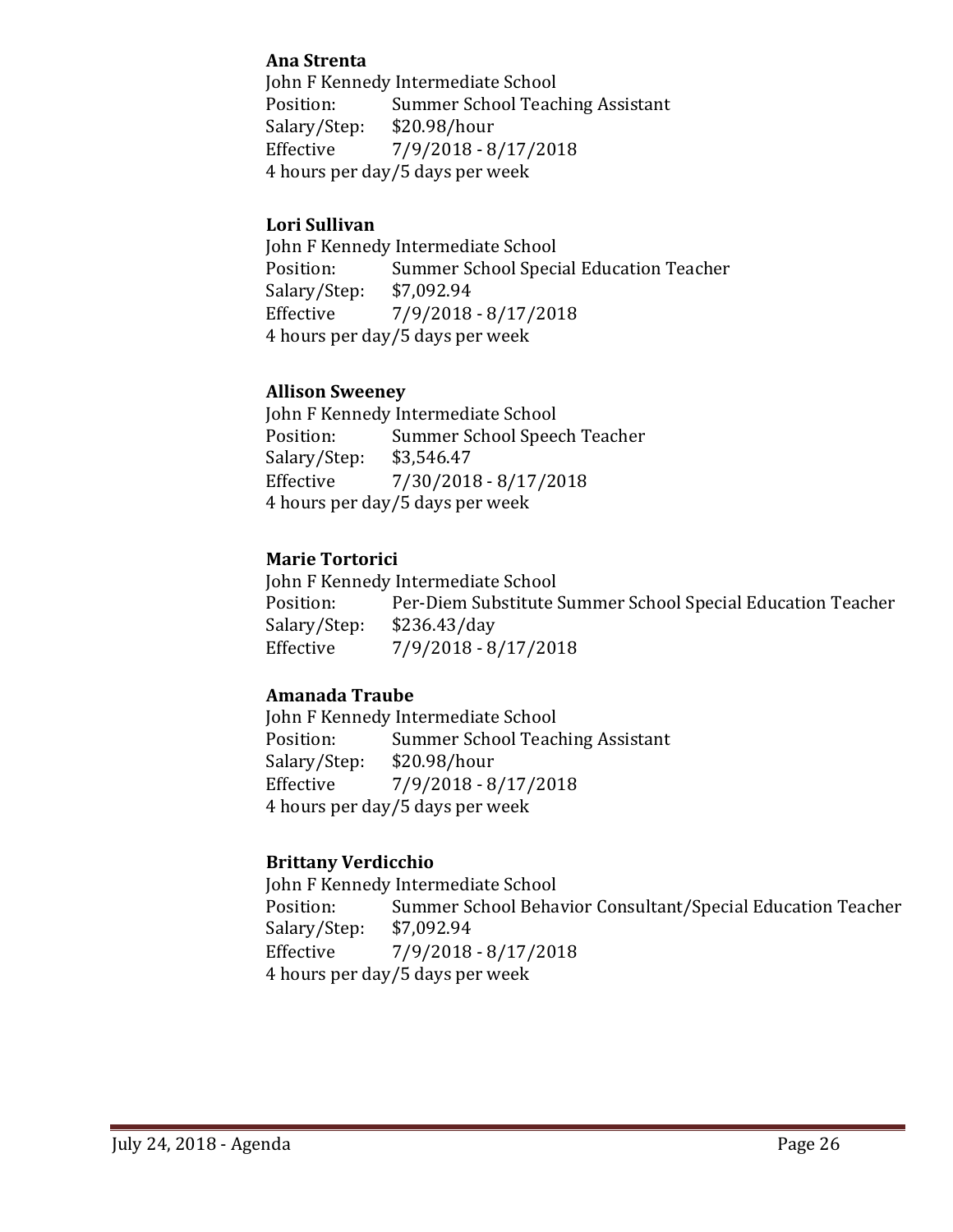### **Joseph Verdicchio**

John F Kennedy Intermediate School<br>Position: Summer School Speci Summer School Special Education Teacher<br>\$7,092.94 Salary/Step:<br>Effective Effective 7/9/2018 - 8/17/2018 4 hours per day/5 days per week

### **Gina Vogler**

John F Kennedy Intermediate School<br>Position: Summer School Teacl Summer School Teaching Assistant<br>\$20.98/hour Salary/Step:<br>Effective Effective 7/9/2018 - 8/17/2018 4 hours per day/5 days per week

### **SCHEDULE -- O --RESIGNATIONS / RETIREMENTS / REMOVALS / TERMINATIONS (Instructional)**

### **Lori Furnell**

John F Kennedy Intermediate School<br>Position: Permanent Substitute Permanent Substitute Teacher Salary/Step:  $6/27/2018$ Resignation. No outstanding obligation to the district.

#### **Toniann Mannino**

Deer Park High School .4 Art Teacher/.6 Permanent Substitute Salary/Step:<br>Effective Effective 7/13/2018 Resignation. No outstanding obligation to the district.

### **Lora Maynes**

District Wide Per-Diem Substitute Teacher Salary/Step: Effective 7/6/2018 Resignation. No outstanding obligation to the district.

### **Nicole Pitta**

Deer Park High School Part-Time ELA/Permanent Substitute Teacher Salary/Step:<br>Effective Effective 7/9/2018 Resignation. No outstanding obligation to the district.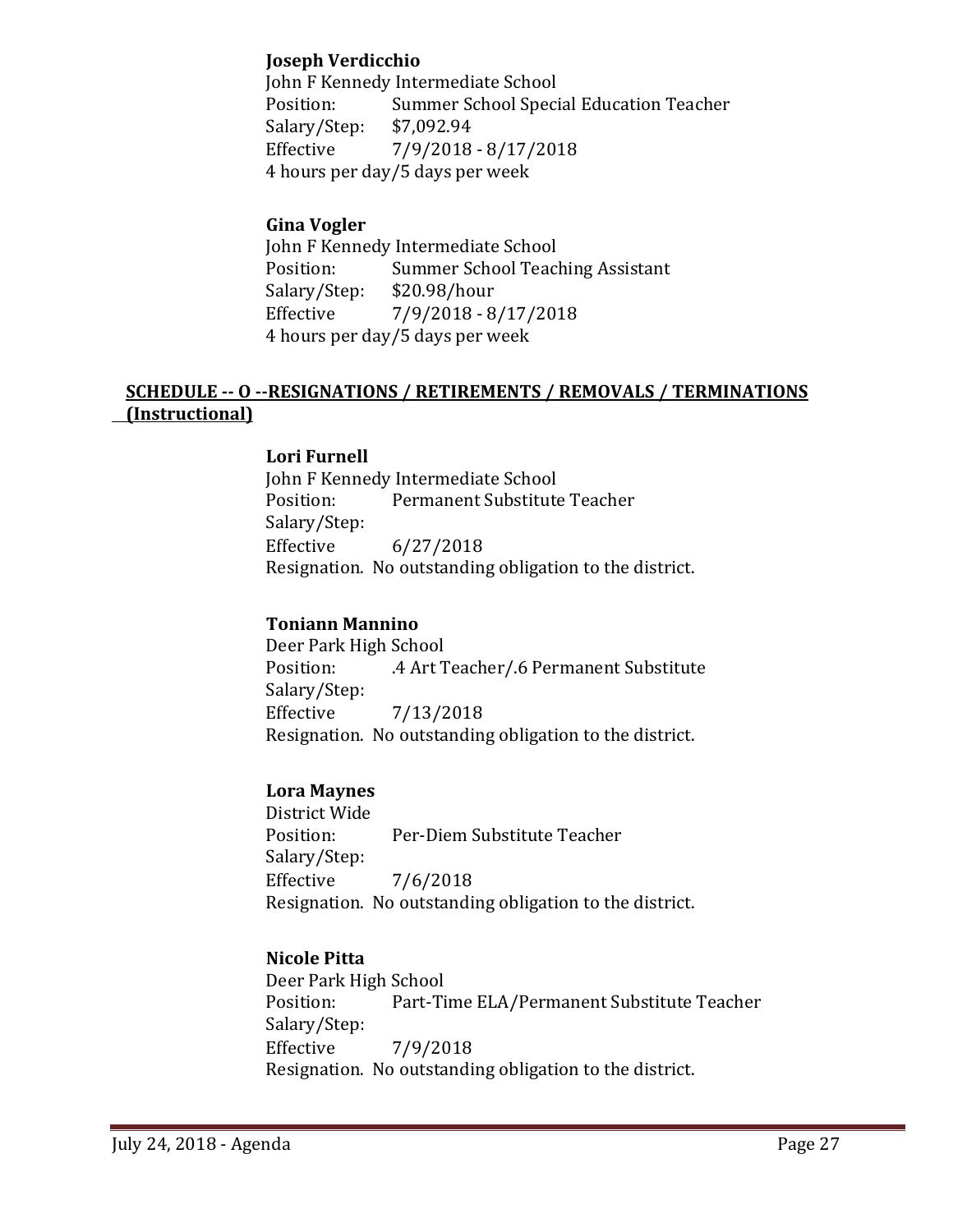**Gary Ramonetti**

Robert Frost Middle School<br>Position: Associate Pr Associate Principal Salary/Step:<br>Effective Effective 8/3/2018 Resignation. No outstanding obligation to the district.

### **SCHEDULE -- P --TENURE APPOINTMENTS (Instructional)**

**Sean Price** Deer Park High School<br>Position: Teachii **Teaching Assistant** Salary/Step:<br>Effective Effective 9/1/2014 - 8/31/2018 Tenure Date: September 1, 2018

### **SCHEDULE -- Q --LEAVES OF ABSENCE (**Instructional)

**Donna Tenaglia** John Quincy Adams School<br>Position: Teaching A **Teaching Assistant** Salary/Step: Effective 6/16/2018 - 6/22/2018 Extension of Unpaid Medical LOA

### **SCHEDULE -- TTPA --TEMPORARY ASSIGNMENT (Instructional)**

### **Francis Amendola**

Deer Park High School<br>Position: Chemis Chemistry Regents Review Teacher<br>\$71/hour Salary/Step:<br>Effective  $8/9/2018 - 8/15/2018$ 2 hours per day

### **Francis Amendola**

Deer Park High School<br>Position: Science Science Regents Grader<br>\$71/hour Salary/Step: Effective 8/16/2018 - 8/20/2018

### **Francis Amendola**

Deer Park High School Regents Proctor<br>\$39/hour Salary/Step: Effective 8/16/2018 - 8/17/2018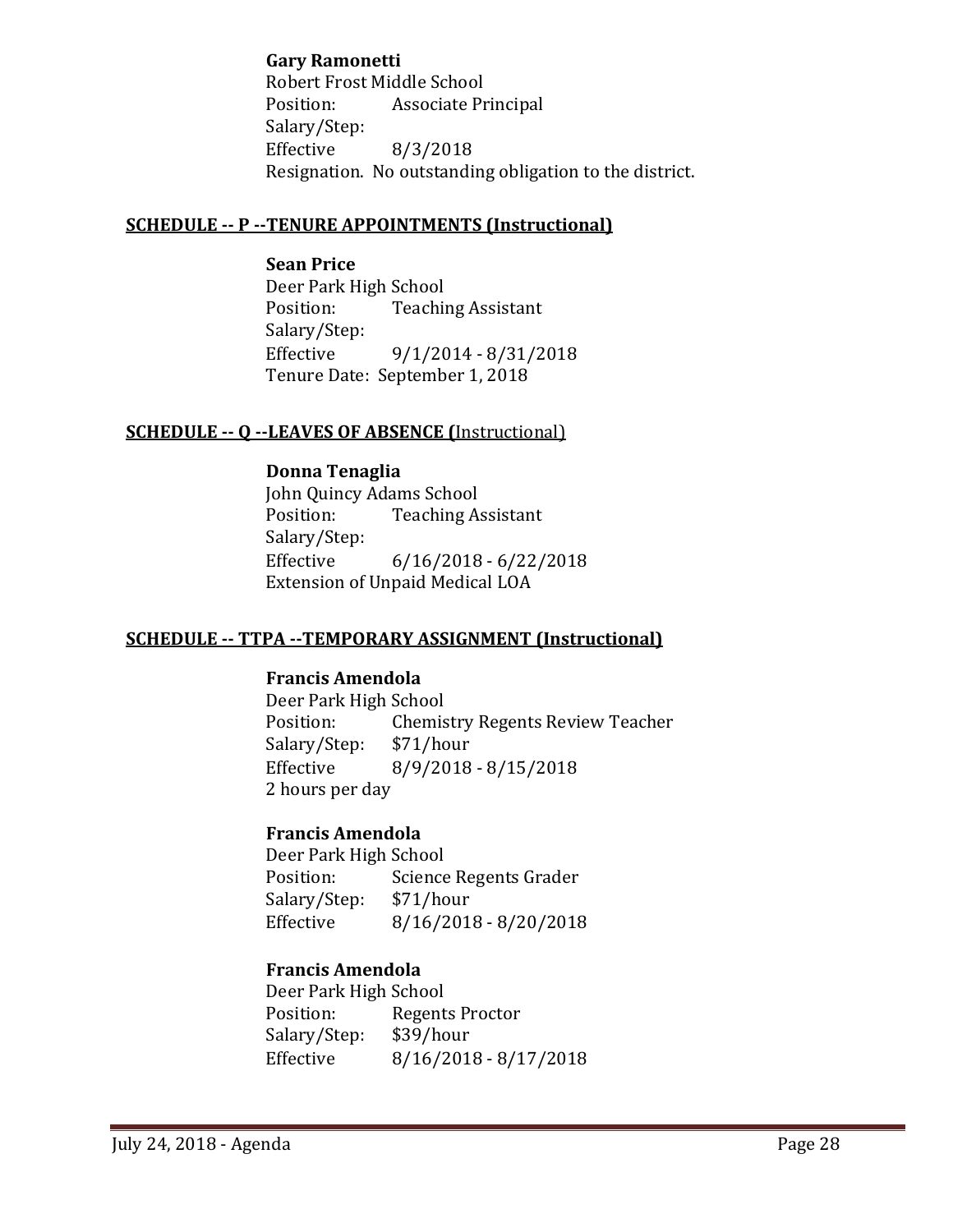### **Ryan Argenzian**o

Deer Park High School<br>Position: Varsity Position: Varsity Head Boys Soccer Coach<br>Salary/Step: \$7,336.45 11 U 11 Units/Step  $5+$ Effective 8/20/2018 - 11/1/2018

### **Michelle Astromovich**

Deer Park High School<br>Position: Science Science Regents Grader<br>\$71/hour Salary/Step:<br>Effective  $8/16/2018 - 8/20/2018$ 

### **Michelle Astrovich**

Deer Park High School<br>Position: Regent Regents Proctor<br>\$39/hour Salary/Step: Effective 8/16/2018 - 8/17/2018

### **Stephen Bertelle**

District Wide<br>Position: ABA Home Provider<br>\$25/hour Salary/Step:<br>Effective  $7/1/2018 - 6/30/2019$ 

### **Thomas Brouillard**

Deer Park High School<br>Position: Varsity Position: Varsity Head Boys Cross Country Coach<br>Salary/Step: \$6,002.55 9 Units/Step 9 Units/Step 5+ Effective 8/20/2018 - 11/1/2018

### **Marissa Caruso**

Deer Park High School US History Regents Review Teacher<br>\$71/hour Salary/Step:<br>Effective  $8/9/2018 - 8/15/2018$ 2 hours per day

### **Marissa Caruso**

Deer Park High School<br>Position: Global Global History Regents Review Teacher<br>\$71/hour Salary/Step:<br>Effective Effective 8/9/2018 - 8/15/2018 2 hours per day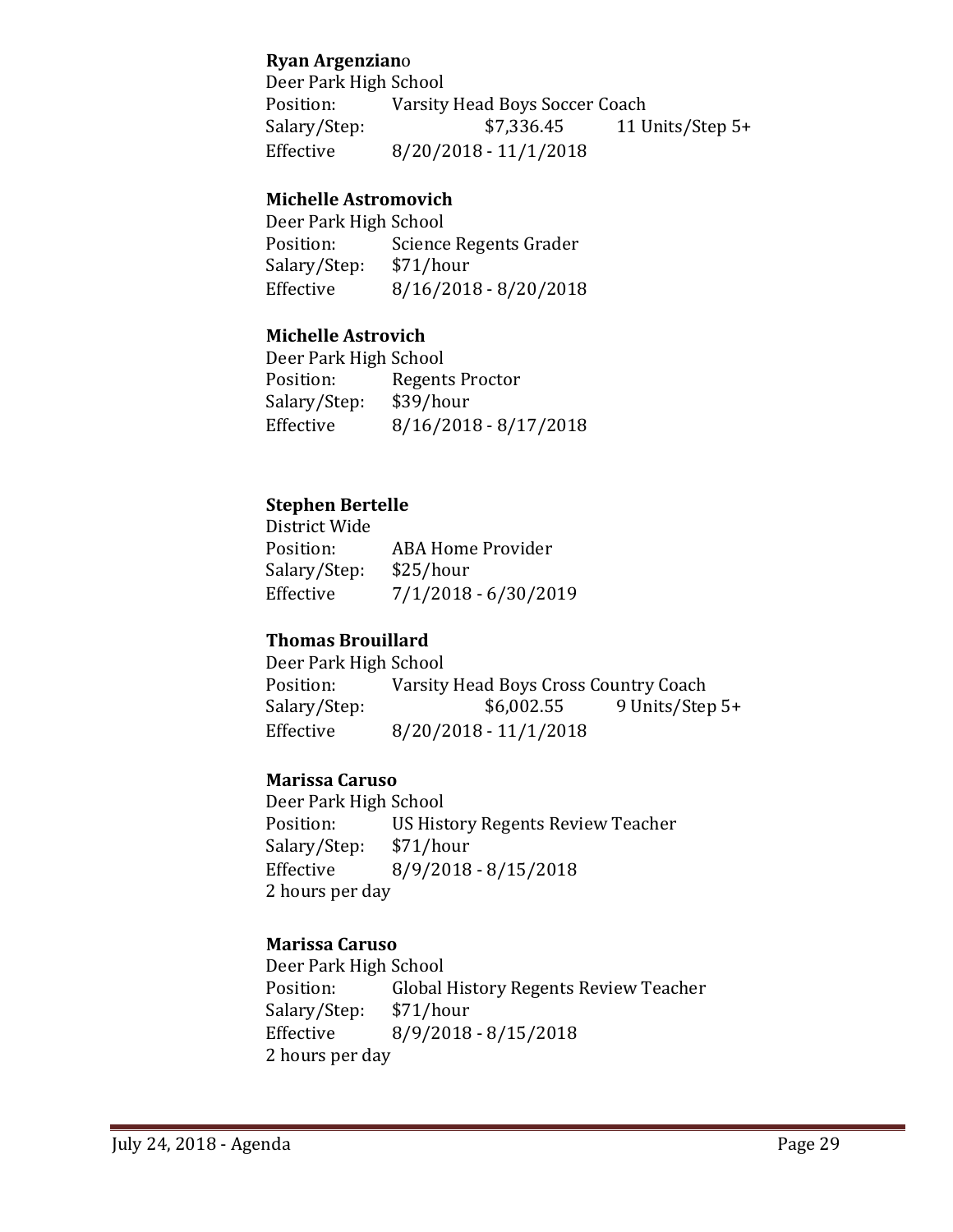### **Marissa Caruso**

Deer Park High School<br>Position: Regent Regents Proctor<br>\$39/hour Salary/Step:<br>Effective  $8/16/2018 - 8/17/2018$ 

### **Marissa Caruso**

Deer Park High School<br>Position: Social S Social Studies Regents Grader<br>\$71/hour Salary/Step:<br>Effective  $8/16/2018 - 8/20/2018$ 

### **Kevin Cogan**

Robert Frost Middle School<br>Position: 7/8th Grade Position: 7/8th Grade Boys Soccer Coach<br>Salary/Step: \$4,668.65 7 Ur Salary/Step: \$4,668.65 7 Units/Step 5+<br>Effective 9/3/2018 - 11/3/2018 Effective 9/3/2018 - 11/3/2018

### **Pete Colletti**

| Deer Park High School |                             |                 |
|-----------------------|-----------------------------|-----------------|
| Position:             | <b>IV Head Tennis Coach</b> |                 |
| Salary/Step:          | \$5,335.60                  | 8 Units/Step 5+ |
| Effective             | $8/20/2018 - 11/1/2018$     |                 |

### **Michael Cruz**

| Deer Park High School |                                    |                |
|-----------------------|------------------------------------|----------------|
| Position:             | <b>IV Assistant Football Coach</b> |                |
| Salary/Step:          | \$4,628.61                         | 9 Units/Step 2 |
| Effective             | $8/13/2018 - 11/1/2018$            |                |

### **Michelle D'Auria**

John F Kennedy Intermediate School<br>Position: Per-Diem Substitute S Per-Diem Substitute Sumer School Teacher<br>\$236.43/day Salary/Step:<br>Effective Effective 7/9/2018 - 8/17/2018

### **Alexandra Demakos**

Deer Park High School<br>Position: [V Head Position: JV Head Cheerleading Coach<br>Salary/Step: \$2,571.45 Salary/Step: \$2,571.45 5 Units/Step 2<br>Effective 8/20/2018 - 11/1/2018  $8/20/2018 - 11/1/2018$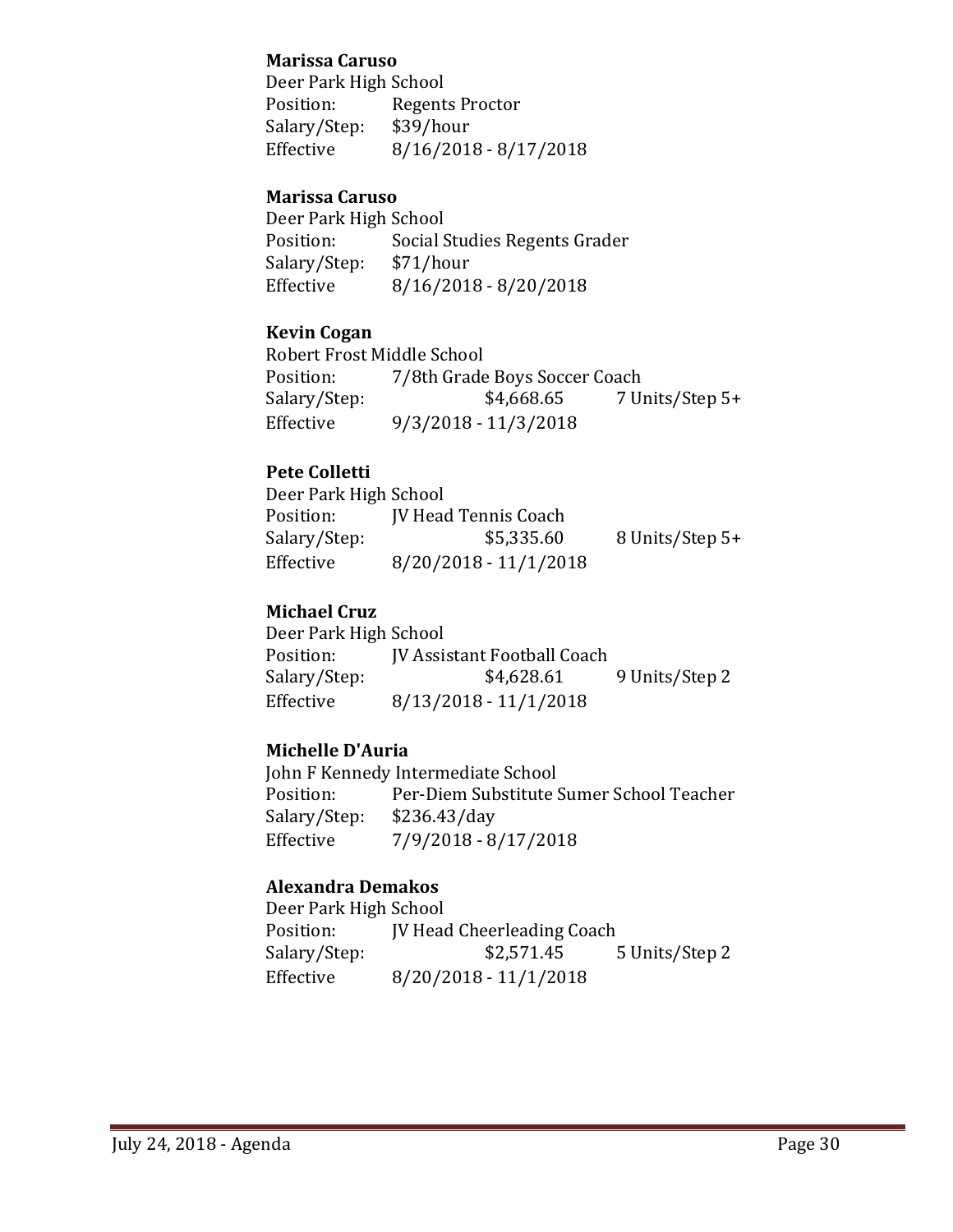### **Lia Demyen**

Deer Park High School<br>Position: Varsity Varsity Head Cheerleading Coach<br>\$5,335.60 8 Units/Step 5+ Salary/Step: Effective 8/20/2018 - 11/1/2018

### **Sara DiCandia**

Deer Park High School<br>Position: Geome Geometry Regents Review Teacher<br>\$71/hour Salary/Step: Effective 8/9/2018 - 8/15/2018 2 hours per day

### **Sara DiCandia**

Deer Park High School<br>Position: Regent Regents Proctor<br>\$39/hour Salary/Step:<br>Effective  $8/16/2018 - 8/17/2018$ 

### **Sara DiCandia**

Deer Park High School<br>Position: Math R Math Regents Grader<br>\$71/hour Salary/Step:<br>Effective  $8/16/2018 - 8/20/2018$ 

### **Dylan Duprez**

Deer Park High School<br>Position: Earth S Earth Science Lab Practical Set Up<br>\$69.47/hour Salary/Step: Effective 5/29/2018

### **Dylan Duprez**

Deer Park High School Earth Science Lab Practical Administration<br>\$34.50/hour Salary/Step:<br>Effective  $6/4/2018 - 6/7/2018$ 

### **Dylan Duprez**

Deer Park High School<br>Position: Earth S Earth Science Regents Review Instructor<br>\$71/hour Salary/Step:<br>Effective Effective 8/9/2018 - 8/15/2018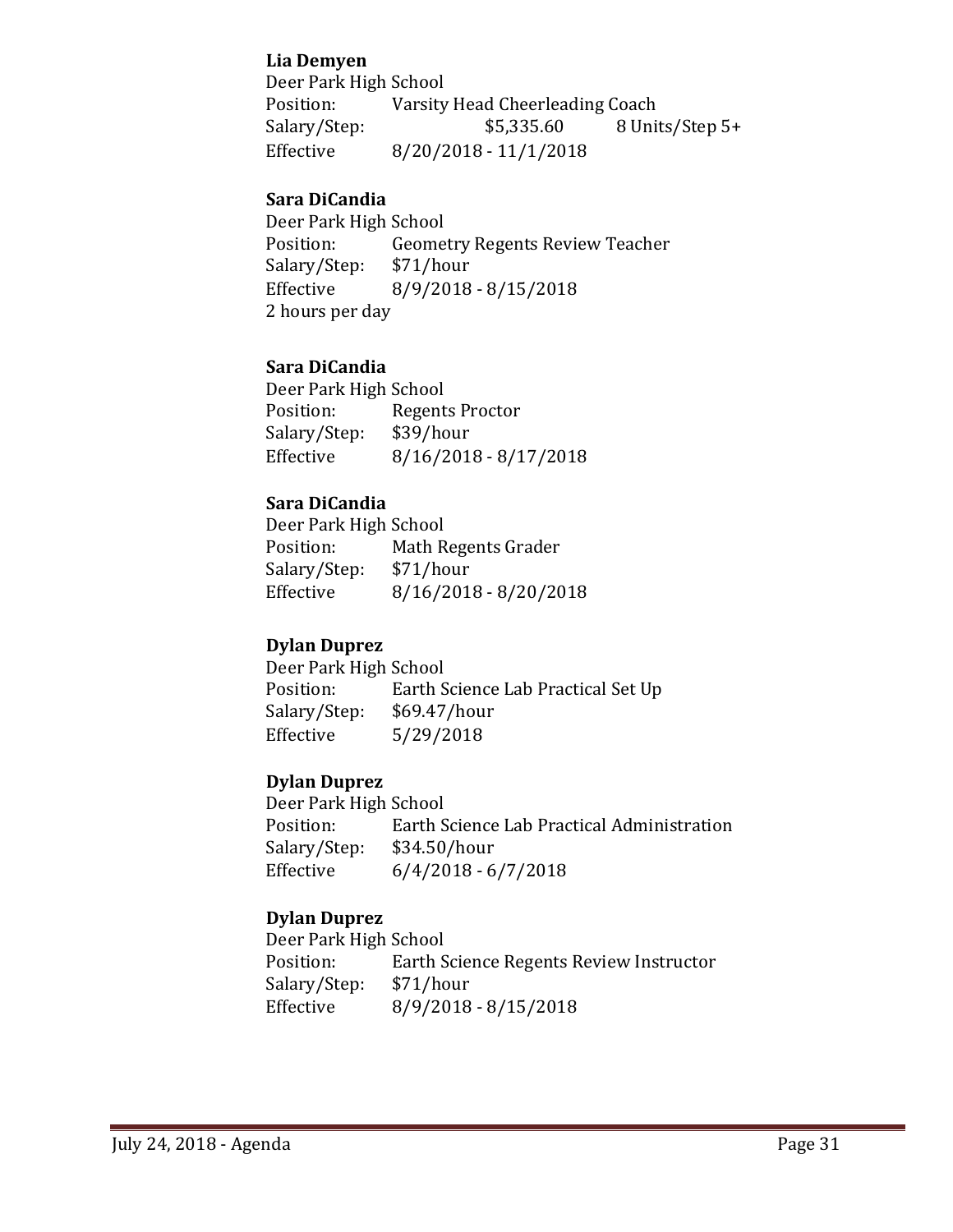### **Dylan Duprez**

Deer Park High School<br>Position: Earth S Earth Science Lab Practical Set Up & Proctoring \$39/hour Salary/Step:<br>Effective  $8/14/2018 - 8/15/2018$ 

### **Dylan Duprez**

Deer Park High School<br>Position: Regent Regents Grader<br>\$71/hour Salary/Step:<br>Effective  $8/16/2018 - 8/20/2018$ 

### **Dylan Duprez**

Deer Park High School<br>Position: Regent Regents Proctor<br>\$39/hour Salary/Step:<br>Effective  $8/16/2018 - 8/17/2018$ 

### **Daniel Ferguson**

Deer Park High School<br>Position: Varsity Position: Varsity Head Football Coach<br>Salary/Step: \$9,670.78 14.5 Units/Step  $5+$ Effective 8/13/2018 - 11/1/2018

### **Elisabeth Gleason**

Deer Park High School<br>Position: Regent Regents Proctor<br>\$39/hour Salary/Step:<br>Effective  $8/16/2018 - 8/17/2018$ 

### **Cary Gluck**

Deer Park High School<br>Position: Varsity Position: Varsity Assistant Boys Soccer Coach<br>Salary/Step: \$5,335.60 8 Units/ Salary/Step: \$5,335.60 8 Units/Step 5+<br>Effective 8/20/2018 - 11/1/2018  $8/20/2018 - 11/1/2018$ 

### **Justin Gutman**

Deer Park High School<br>Position: USHG F USHG Regents Review Teacher<br>\$69.47/hour Salary/Step: Effective 5/18/2018 - 5/22/2018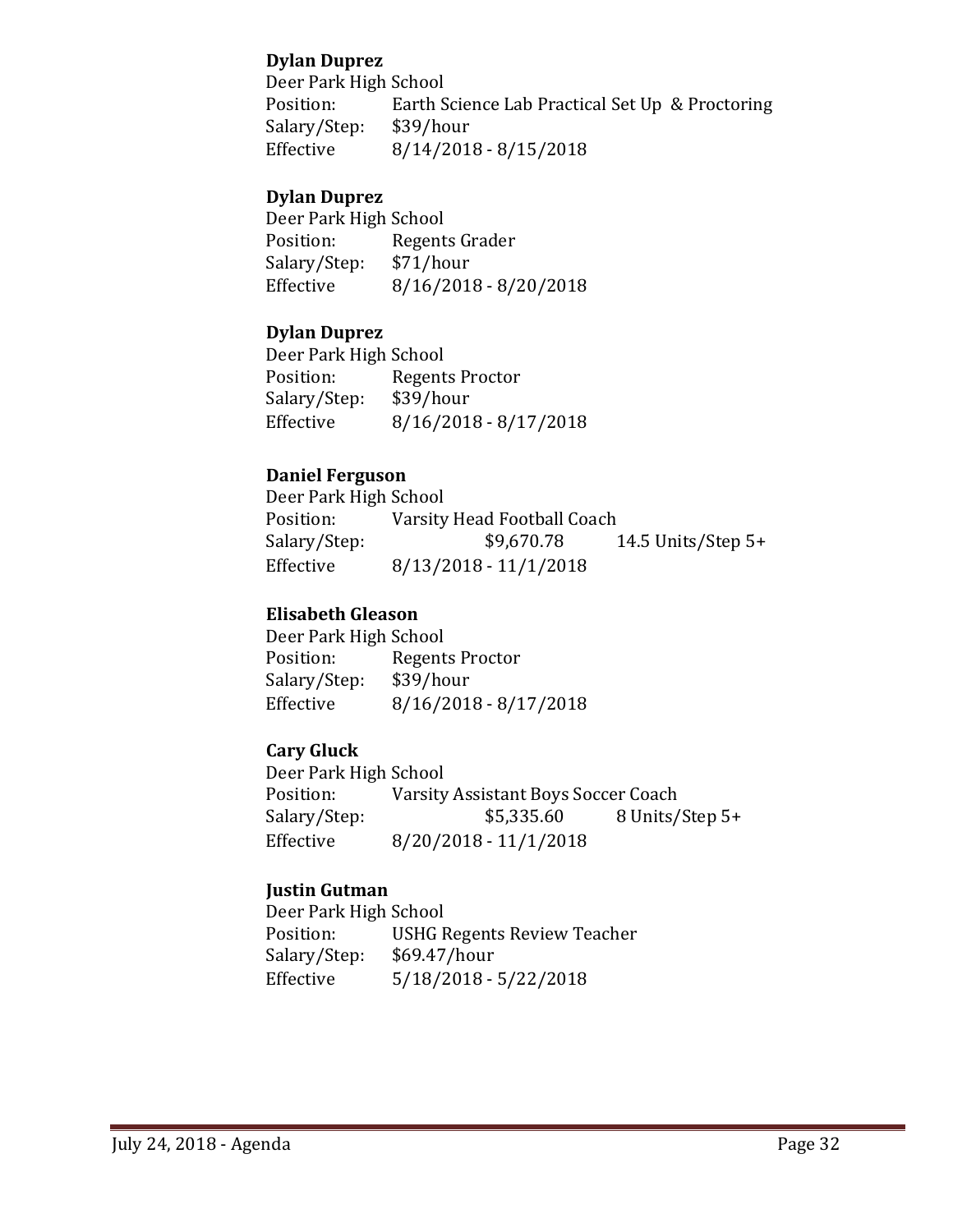### **Justin Gutman**

Deer Park High School<br>Position: Social S Social Studies Regents Grader<br>\$71/hour Salary/Step:<br>Effective  $8/16/2018 - 8/20/2018$ 

### **Justin Gutman**

Deer Park High School<br>Position: Regent Regents Proctor<br>\$39/hour Salary/Step:<br>Effective  $8/16/2018 - 8/17/2018$ 

### **Stephen Hansen**

Deer Park High School<br>Position: Lab Pra Lab Practical Set Up<br>\$69.47/hour Salary/Step:<br>Effective  $5/29/2018$ 

### **Daniel Higgins**

Deer Park High School<br>Position: Varsity Position: Varsity Head Volleyball Coach<br>Salary/Step: \$7,336.45 11 11 Units/Step  $5+$ Effective 8/20/2018 - 11/1/2018

### **Joseph Iglio**

| Deer Park High School |                               |                 |
|-----------------------|-------------------------------|-----------------|
| Position:             | <b>IV Head Football Coach</b> |                 |
| Salary/Step:          | \$5,142.90                    | 10 Units/Step 4 |
| Effective             | $8/13/2018 - 11/1/2018$       |                 |

### **Jillian Jacinth**

Deer Park High School<br>Position: Varsity Position: Varsity Assistant Swim Coach<br>Salary/Step: \$4,114.32 8 8 Units/Step 4 Effective 8/20/2018 - 11/1/2018

### **Cynthia Jewell**

Deer Park High School<br>Position: Algebra Algebra 1 Regents Review Teacher<br>\$71/hour Salary/Step:<br>Effective Effective 8/9/2018 - 8/15/2018 2 hours per day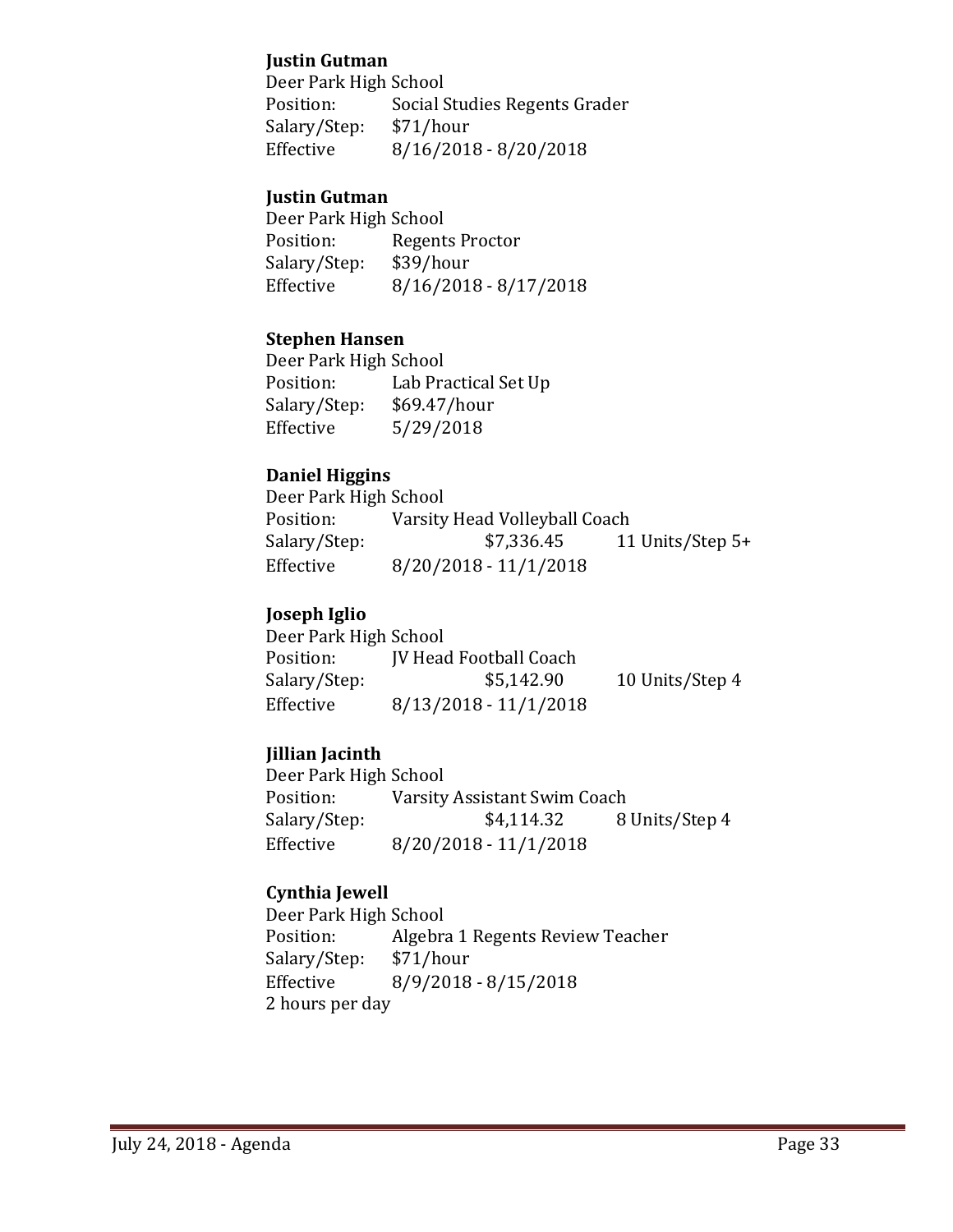### **Cynthia Jewell**

Deer Park High School<br>Position: Regent Regents Proctor<br>\$39/hour Salary/Step:<br>Effective  $8/16/2018 - 8/17/2018$ 

### **Cynthia Jewell**

Deer Park High School<br>Position: Math R Math Regents Grader<br>\$71/hour Salary/Step:<br>Effective  $8/16/2018 - 8/20/2018$ 

### **Donna Josefak**

Deer Park High School<br>Position: Math R Math Regents Grader<br>\$71/hour Salary/Step:<br>Effective  $8/16/2018 - 8/20/2018$ 

### **Donna Josefak**

Deer Park High School<br>Position: Regent Regents Proctor<br>\$39/hour Salary/Step:<br>Effective  $8/16/2018 - 8/17/2018$ 

### **Caryn Kaplan**

Deer Park High School<br>Position: Varsity Position: Varsity Head Tennis Coach<br>Salary/Step: \$7,336.45 11 Units/Step  $5+$ Effective 8/20/2018 - 11/1/2018

### **Amina Kennedy**

Deer Park High School<br>Position: ELA Re ELA Regents Grader<br>\$71/hour Salary/Step:<br>Effective  $8/16/2018 - 8/20/2018$ 

### **Amina Kennedy**

Robert Frost Middle School<br>Position: 7/8th Grade Position: 7/8th Grade Head Cheerleading Coach<br>Salary/Step: \$3,334.75 5 Units/Ste 5 Units/Step 5+ Effective 9/3/2018 - 11/3/2018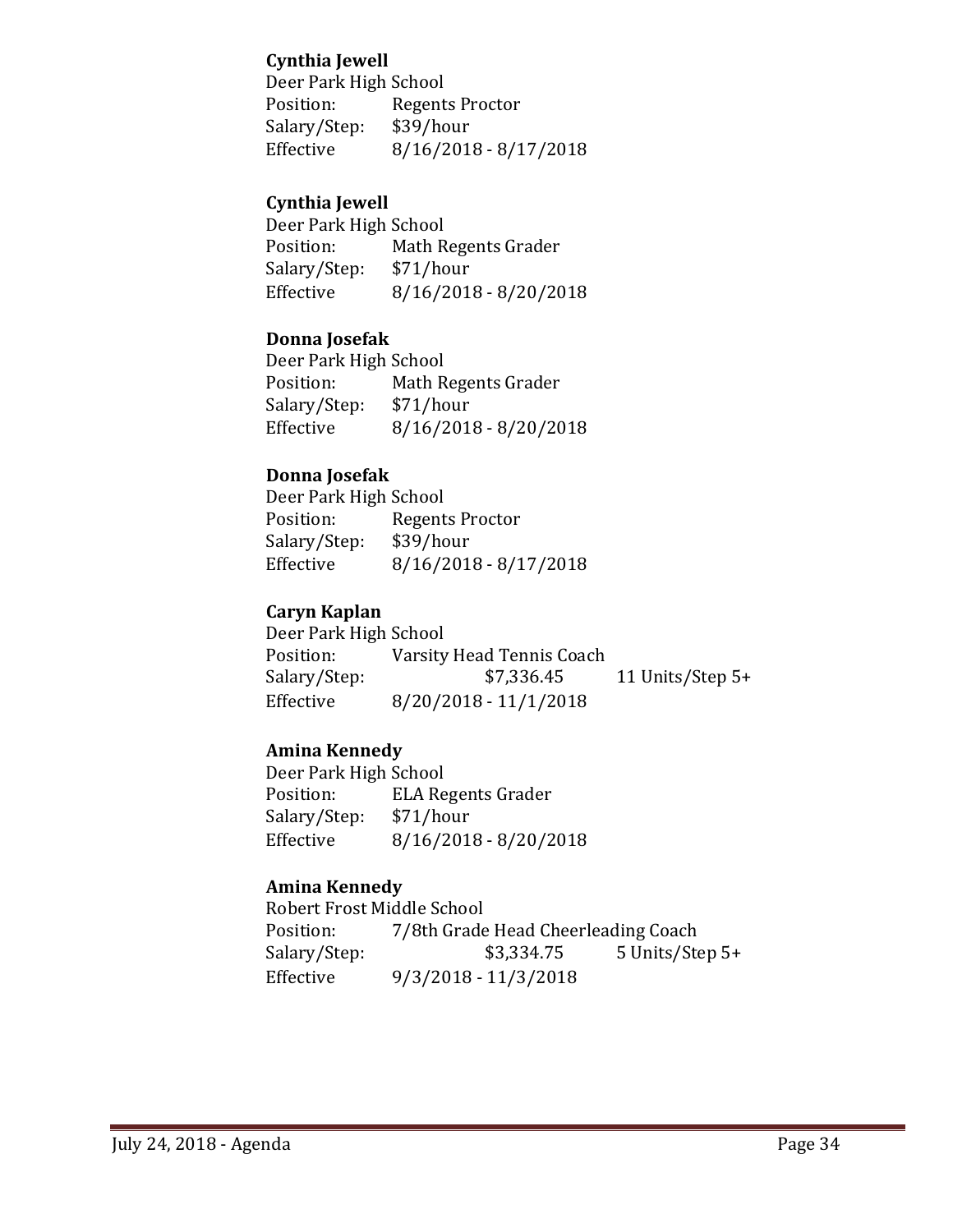### **David Kessler**

Deer Park High School<br>Position: Summe Summer Work<br>\$95.75/hour Salary/Step:<br>Effective  $6/28/2018$ 8 am-3pm

### **Anthony Ketterer**

Deer Park High School<br>Position: [V Head Position: JV Head Boys Soccer Coach<br>Salary/Step: \$4,114.32 8 Units/Step 3 Effective 8/20/2018 - 11/1/2018

### **Lisa Kiernan**

Deer Park High School<br>Position: Regent Regents Proctor<br>\$39/hour Salary/Step:<br>Effective  $8/16/2018 - 8/17/2018$ 

### **Michelle Kwon**

Deer Park High School<br>Position: ELA Re ELA Regents Review Teacher<br>\$71/hour Salary/Step:<br>Effective Effective 8/9/2018 - 8/15/2018 2 hours per day

### **Ian Kyranakis**

Deer Park High School<br>Position: Varsity Position: Varsity Head Girls Soccer Coach<br>Salary/Step: \$7,336.45 11 U 11 Units/Step  $5+$ Effective 8/20/2018 - 11/1/2018

### **Marie Loeffel**

Deer Park High School<br>Position: Regent Regents Proctor<br>\$20.98/hour Salary/Step:<br>Effective  $8/16/2018 - 8/17/2018$ 

### **Jack Lovascio**

Deer Park High School<br>Position: Regent Regents Proctor<br>\$39/hour Salary/Step:<br>Effective  $8/16/2018 - 8/17/2018$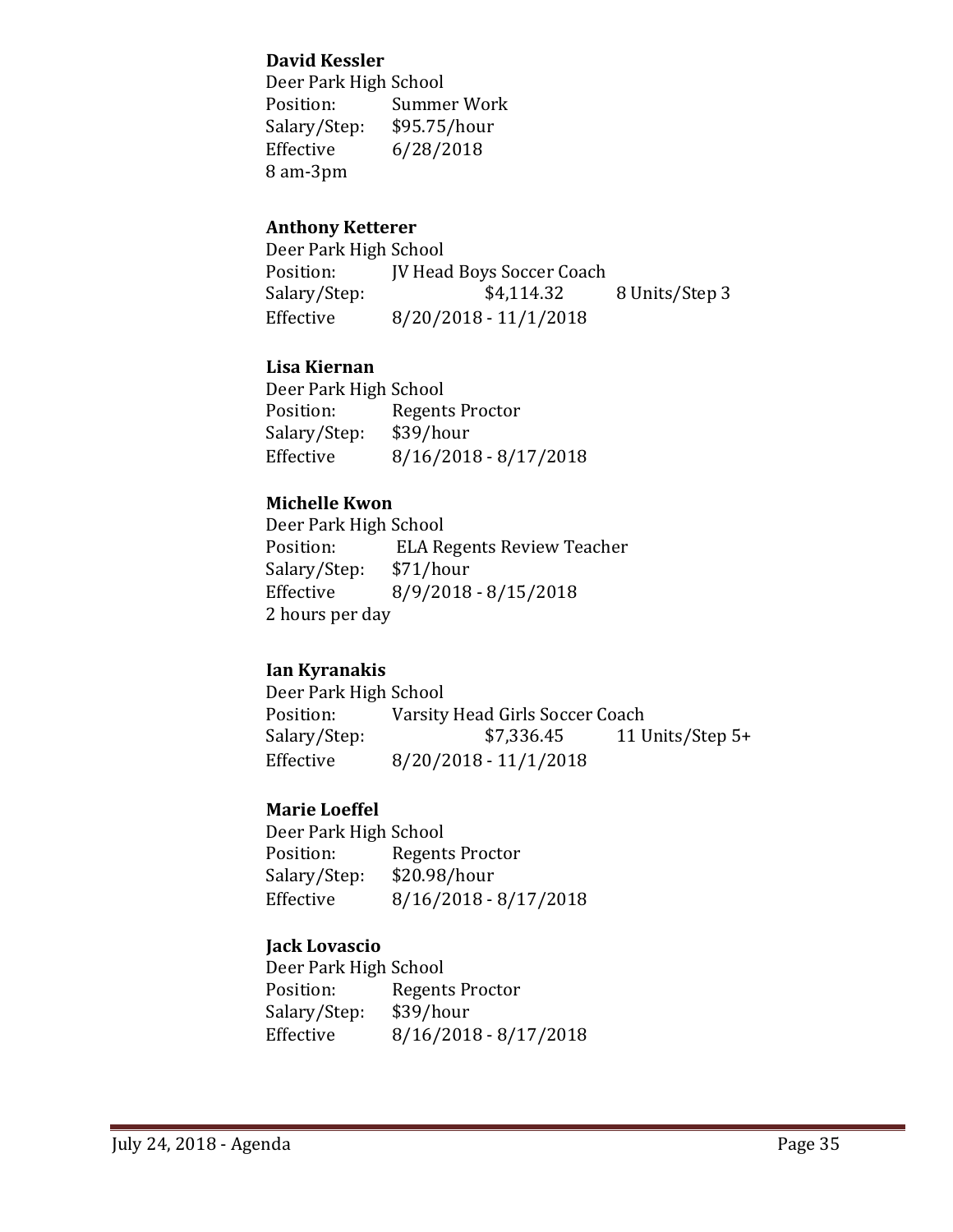### **Amanda Luciano**

Robert Frost Middle School<br>Position: 7/8th Grade Position: 7/8th Grade Head Girls Soccer Coach<br>Salary/Step: \$3,600.03 7 Units/S 7 Units/Step 2 Effective 9/3/2018 - 11/3/2018

### **Kevin Marner**

Robert Frost Middle School<br>Position: 7/8th Grade Position: 7/8th Grade Assistant Football Coach<br>Salary/Step: \$5,669.08 8.5 Units/ 8.5 Units/Step 5+ Effective 9/3/2018 - 11/3/2018

### **Lisa Marie Martiniello**

Deer Park High School<br>Position: ELA Re ELA Regents Grader<br>\$71/hour Salary/Step:<br>Effective  $8/16/2018 - 8/20/2018$ 

### **Anne McCormack**

Deer Park High School<br>Position: Commo Common Core Algebra 2 Regents Review Teacher<br>\$69.47/hour Salary/Step:<br>Effective  $5/30/2018 - 6/7/2018$ 

### **Anne McCormack**

Deer Park High School<br>Position: Math R Math Regents Grader<br>\$71/hour Salary/Step: Effective 8/16/2018 - 8/20/2018

### **Anne McCormack**

Deer Park High School<br>Position: Regent Regents Proctor<br>\$39/hour Salary/Step:<br>Effective  $8/16/2018 - 8/17/2018$ 

### **Kevin McCreesh**

Deer Park High School<br>Position: Algebra Algebra 2 Regents Review Teacher<br>\$71/hour Salary/Step:<br>Effective Effective 8/9/2018 - 8/15/2018 2 hours per day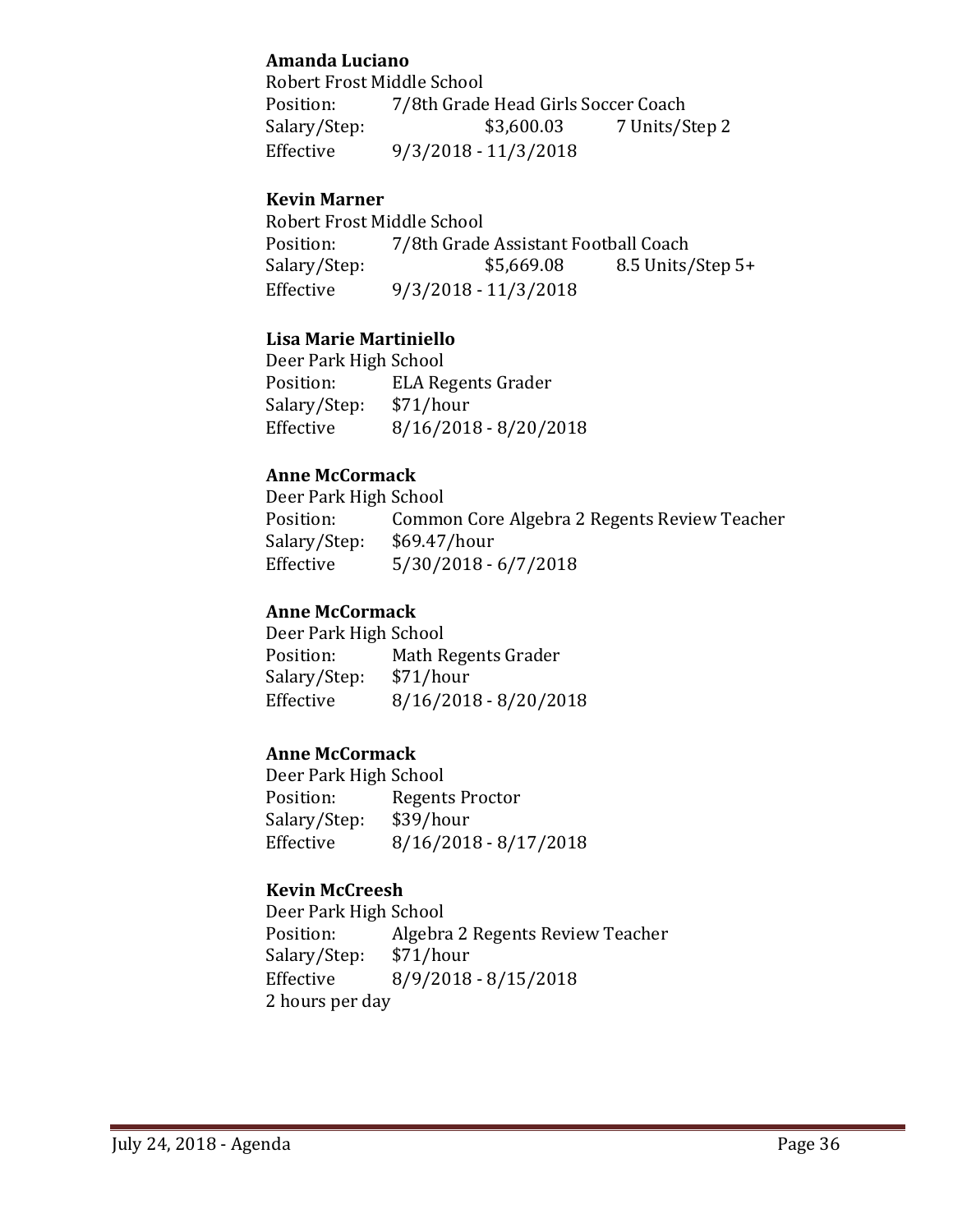### **Kevin McCreesh**

Deer Park High School<br>Position: Math R Math Regents Grader<br>\$71/hour Salary/Step:<br>Effective  $8/16/2018 - 8/20/2018$ 

### **Greg Menig**

Deer Park High School<br>Position: Varsity Position: Varsity Assistant GirlsSoccer Coach<br>Salary/Step: \$5,335.60 8 Units Salary/Step: \$5,335.60 8 Units/Step 5+<br>Effective 8/20/2018 - 11/1/2018  $8/20/2018 - 11/1/2018$ 

### **Alex Mesimeris**

Deer Park High School<br>Position: Varsity Position: Varsity Head Boys Golf Coach<br>Salary/Step: \$6,002.55 9 9 Units/Step 5+ Effective 8/20/2018 - 11/1/2018

### **Matthew Murphy**

Deer Park High School<br>Position: [V Head Position: JV Head Boys Golf Coach<br>Salary/Step: \$4,668.65 7 Units/Step 5+ Effective 8/20/2018 - 11/1/2018

### **James Petti**

Deer Park High School<br>Position: Varsity Position: Varsity Head Girls Cross Country Coach<br>Salary/Step: \$6,002.55 9 Units/Step 9 Units/Step 5+ Effective 8/20/2018 - 11/1/2018

### **Christina Rocco**

Deer Park High School<br>Position: Choreo Position: Choreographer<br>Salary/Step: \$3,085.74 Salary/Step: \$3,085.74 6 Units/Step 4<br>Effective 8/20/2018 - 11/1/2018  $8/20/2018 - 11/1/2018$ 

### **Julie Rocco**

Deer Park High School<br>Position: Varsity Position: Varsity Head Kickline Coach<br>Salary/Step: \$5,142.90 10 Units/Step 2 Effective 8/20/2018 - 11/1/2018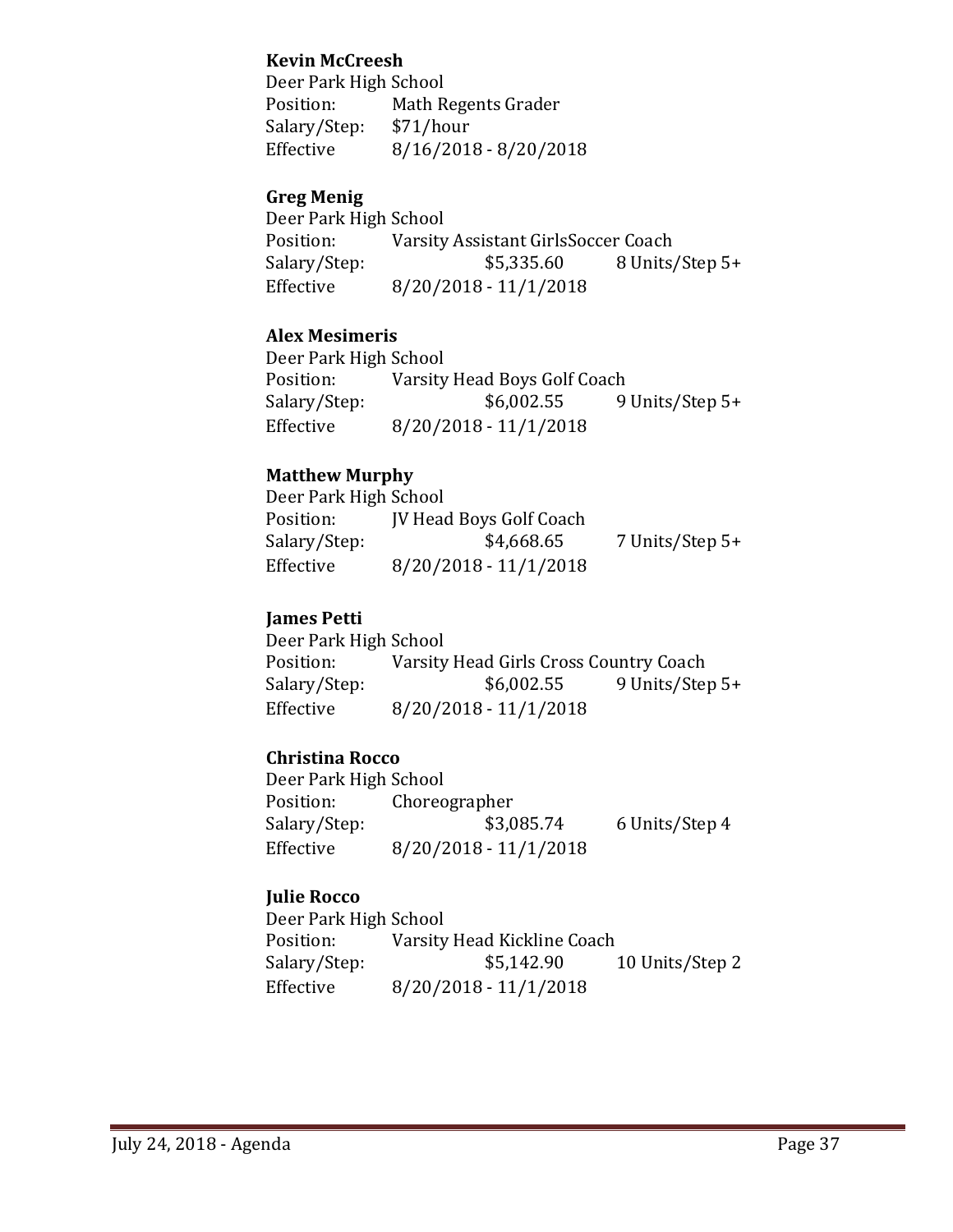### **Natalie Sabia**

Deer Park High School<br>Position: Living Living Environment Regents Review Teacher<br>\$71/hour Salary/Step: Effective 8/9/2018 - 8/15/2018 2 hours per day

### **Anthony Saccone**

| Deer Park High School |                                 |                   |
|-----------------------|---------------------------------|-------------------|
| Position:             | <b>IV Head Volleyball Coach</b> |                   |
| Salary/Step:          | \$5,669.08                      | 8.5 Units/Step 5+ |
| Effective             | $8/20/2018 - 11/1/2018$         |                   |

### **Alex Santora**

Deer Park High School<br>Position: Regent Regents Proctor<br>\$39/hour Salary/Step:<br>Effective  $8/16/2018 - 8/17/2018$ 

### **Michael Scardigno**

Deer Park High School<br>Position: Regent Regents Proctor<br>\$20.98/hour Salary/Step:<br>Effective  $8/16/2018 - 8/17/2018$ 

### **Keri Schumacher**

Deer Park High School<br>Position: IV Head Position: JV Head Girls Soccer Coach<br>Salary/Step: \$5,335.60 8 Units/Step 5+ Effective 8/20/2018 - 11/1/2018

### **Magdalena Stovickova**

Deer Park High School<br>Position: Varsity Position: Varsity Head Swim Coach<br>Salary/Step: \$7,336.45 Salary/Step: \$7,336.45 11 Units/Step 5+<br>Effective 8/20/2018 - 11/1/2018  $8/20/2018 - 11/1/2018$ 

### **Anthony Tannacore**

Deer Park High School<br>Position: Varsity Position: Varsity Assistant Football Coach<br>Salary/Step: \$7,002.98 10.5 10.5 Units/Step  $5+$ Effective 8/13/2018 - 11/1/2018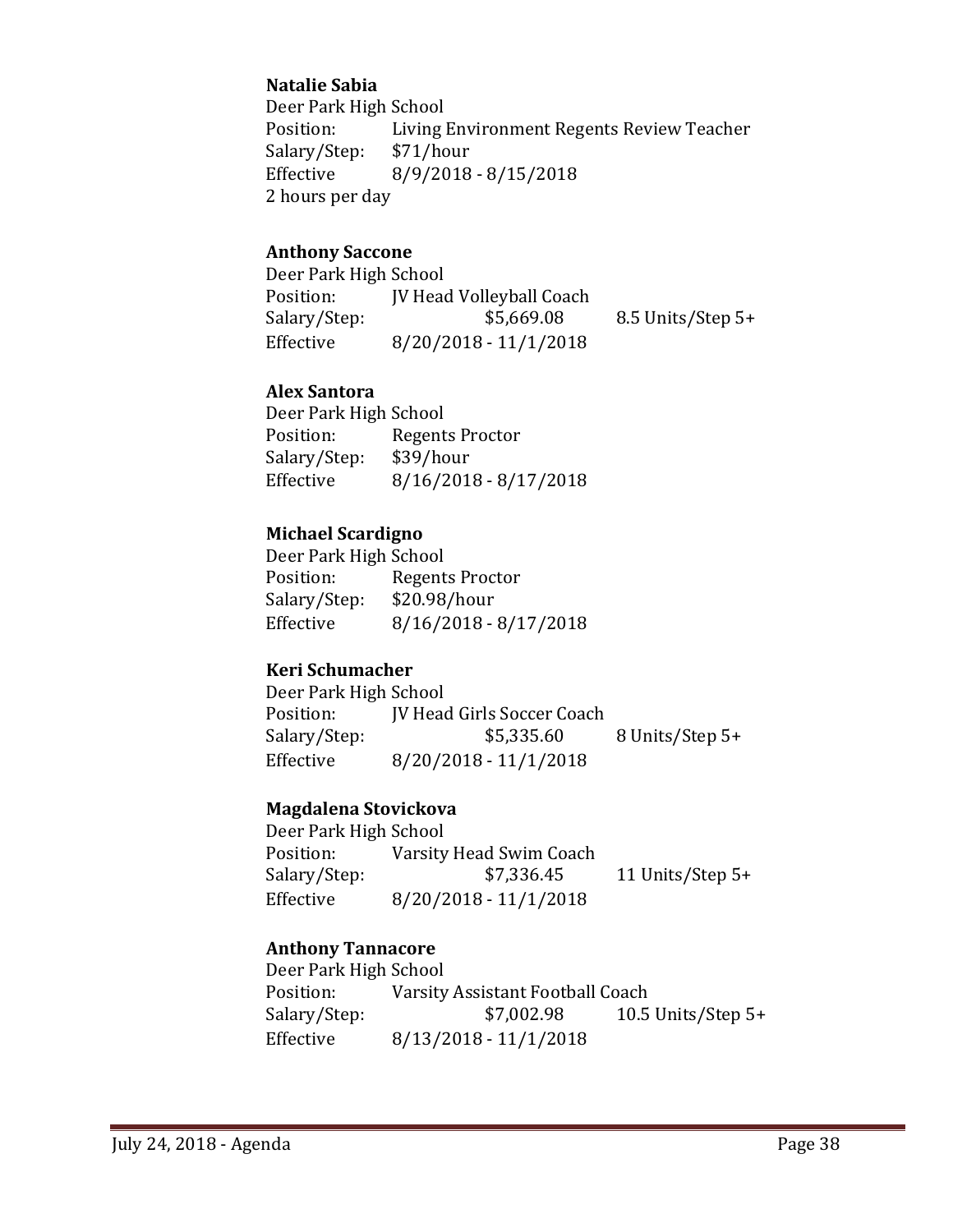### **Taylor Thomas**

Robert Frost Middle School<br>Position: 7/8th Grade 7/8th Grade Head Kickline Coach<br>\$2,571.45 5Units/Step 1 Salary/Step: Effective 9/3/2018 - 11/3/2018

### **Brian Tower**

Robert Frost Middle School<br>Position: 7/8th Grade Position: 7/8th Grade Head Football Coach<br>Salary/Step: \$6,002.55 9 Unit 9 Units/Step 5+ Effective 9/3/2018 - 11/3/2018

### **Ian Western**

Deer Park High School<br>Position: Varsity Position: Varsity Assistant Football Coach<br>Salary/Step: \$7,002.98 10.5 10.5 Units/Step  $5+$ Effective 8/13/2018 - 11/1/2018

### **Vanessa Whitney**

Deer Park High School<br>Position: Regent Regents Proctor<br>\$39/hour Salary/Step:<br>Effective  $8/16/2018 - 8/17/2018$ 

### **Vanessa Whitney**

Deer Park High School<br>Position: Social S Social Studies Regents Grader<br>\$71/hour Salary/Step:<br>Effective  $8/16/2018 - 8/20/2018$ 

# **SCHEDULE 18/BP-802– SCHEDULES OF BILLS PAYABLE**

| General*               | # 55                 | 6/30/2018 |
|------------------------|----------------------|-----------|
| Federal*               | # 26                 | 6/30/2018 |
| Capital*               | # 36                 | 6/30/2018 |
| School Lunch*          | # 23                 | 6/30/2018 |
| <b>WORKERS' COMP.*</b> | Daily Check Register | 6/19/2018 |
| <b>WORKERS' COMP.*</b> | Daily Check Register | 6/19/2018 |
| <b>WORKERS' COMP.*</b> | Daily Check Register | 6/19/2018 |
| <b>WORKERS' COMP.*</b> | Daily Check Register | 6/20/2018 |
| General*               | #52                  | 5/31/2018 |
| General*               | #56                  | 6/30/2018 |
| Federal*               | # 27                 | 6/30/2018 |
|                        |                      |           |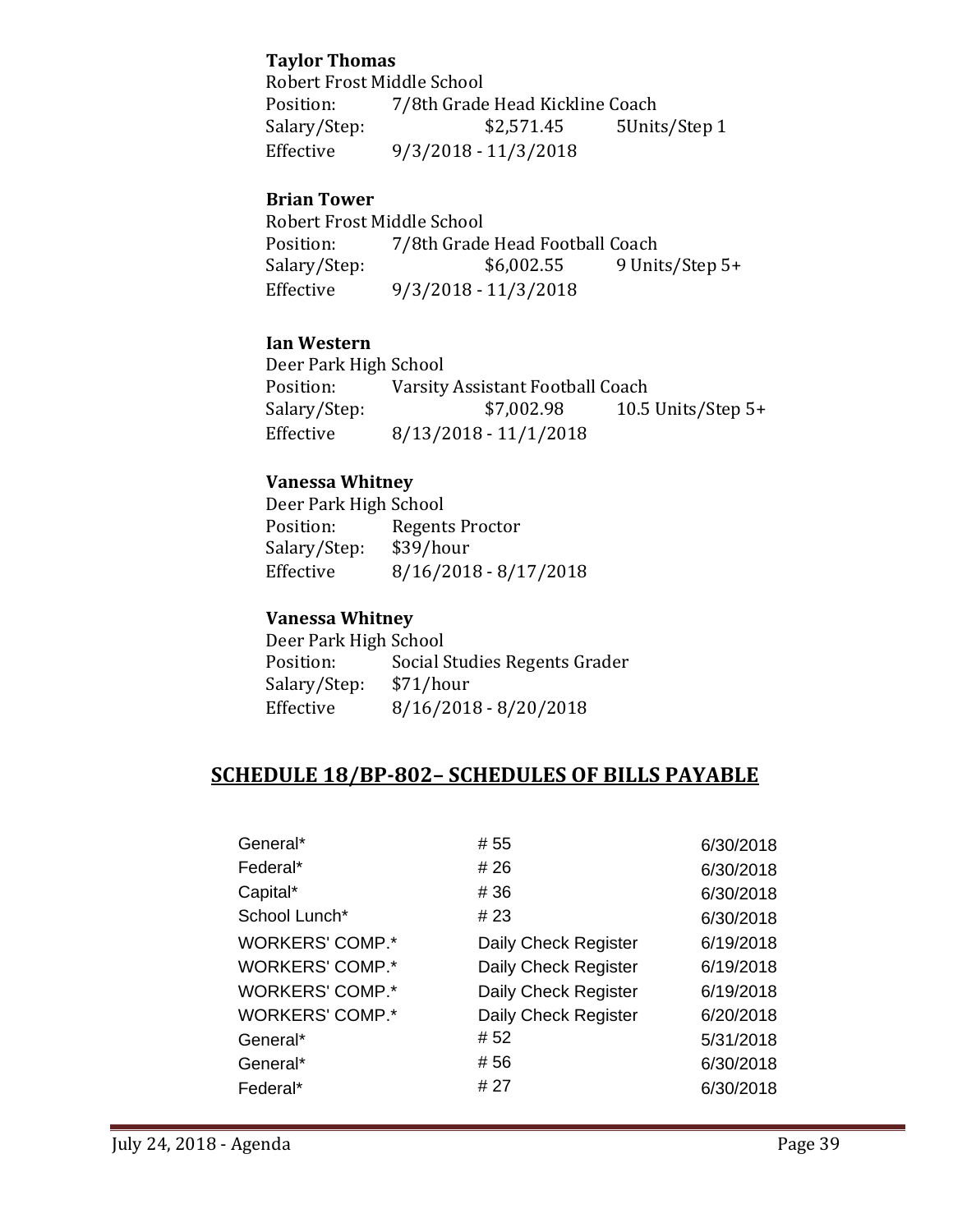| School Lunch*          | # 24                 | 6/30/2018 |
|------------------------|----------------------|-----------|
| Trust & Agency*        | # 13                 | 6/30/2018 |
| <b>WORKERS' COMP.*</b> | Daily Check Register | 7/3/2018  |
| General                | #3                   | 7/31/2018 |
| Federal                | #1                   | 7/31/2018 |
| Capital                | # 1                  | 7/31/2018 |
| Capital                | # 2                  | 7/31/2018 |
| School Lunch           | # 1                  | 7/31/2018 |
| Reserve Fund           | # 1                  | 7/31/2018 |
| <b>WORKERS' COMP.</b>  | Daily Check Register | 7/6/2018  |
| <b>WORKERS' COMP.</b>  | Daily Check Register | 7/10/2018 |
| <b>WORKERS' COMP.</b>  | Daily Check Register | 7/12/2018 |
| <b>WORKERS' COMP.</b>  | Daily Check Register | 7/12/2018 |
| WORKERS' COMP.         | Daily Check Register | 7/12/2018 |
| <b>WORKERS' COMP.</b>  | Daily Check Register | 7/12/2018 |
| <b>WORKERS' COMP.</b>  | Daily Check Register | 7/18/2018 |

# **SCHEDULE 18-E-421 - EXPLANATION OF BUDGETARY TRANSFERS #T24 , T25, T26 & T1**

# **SCHEDULES 18-F-338 & 339 - CONTRACT REPORTS**

# **SCHEDULE 7-H-18 – HOME TEACHING (regular & special)** (confidential)

### **SCHEDULE 7-S-18 – SPECIAL TRANSPORTATION**  (confidential)

# **SCHEDULE 7-SE-18 – COMMITTEE RECOMMENDATIONS**  (confidential**)**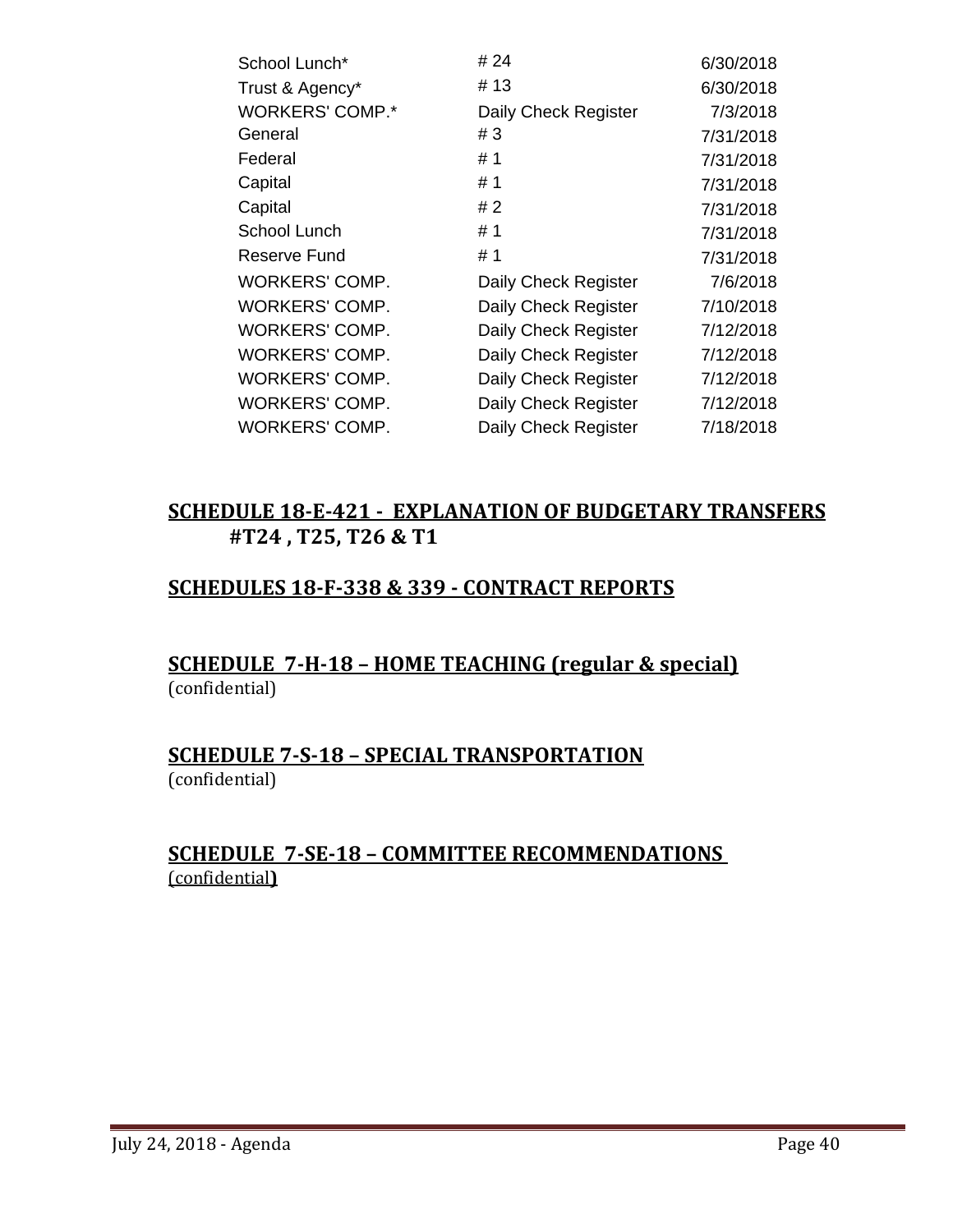# VII. **RECEIPT OF SCHEDULES**

*Recommend, that the Board of Education approve the following receipt of schedules collectively:*

# **SCHEDULE 18-A-470 – TREASURER's REPORT**

| Statement of Revenues - |  |
|-------------------------|--|
|-------------------------|--|

General Fund - June School Lunch Fund June Federal Fund - June

Treasurer's Report **July/June** 

Cash Flow July/June

Claims Audit

May 1, 2018 - May 31, 2018 June 1, 2018 - June 30, 2018

# **SCHEDULE 18-B-800 - APPROPRIATION BUDGET STATUS REPORT**

| <b>Appropriation Budget Status Report</b> | General Fund -<br>Capital Fund -<br>School Lunch Fund<br>Federal Fund -                                                                                                            | June<br>June<br>June<br>June |
|-------------------------------------------|------------------------------------------------------------------------------------------------------------------------------------------------------------------------------------|------------------------------|
| Extra-Classroom Activities Funds          | Robert Frost -<br>Deer Park High School -                                                                                                                                          | June<br>June                 |
| <b>Trial Balance</b><br>July-June         | General<br>Worker's Comp & Unemployment<br>Federal<br>Capital<br>Capital Energy Cons. Proj.<br>Trust & Agency<br>Private Purpose Trust<br><b>Flexible Benefits</b><br>School Lunch |                              |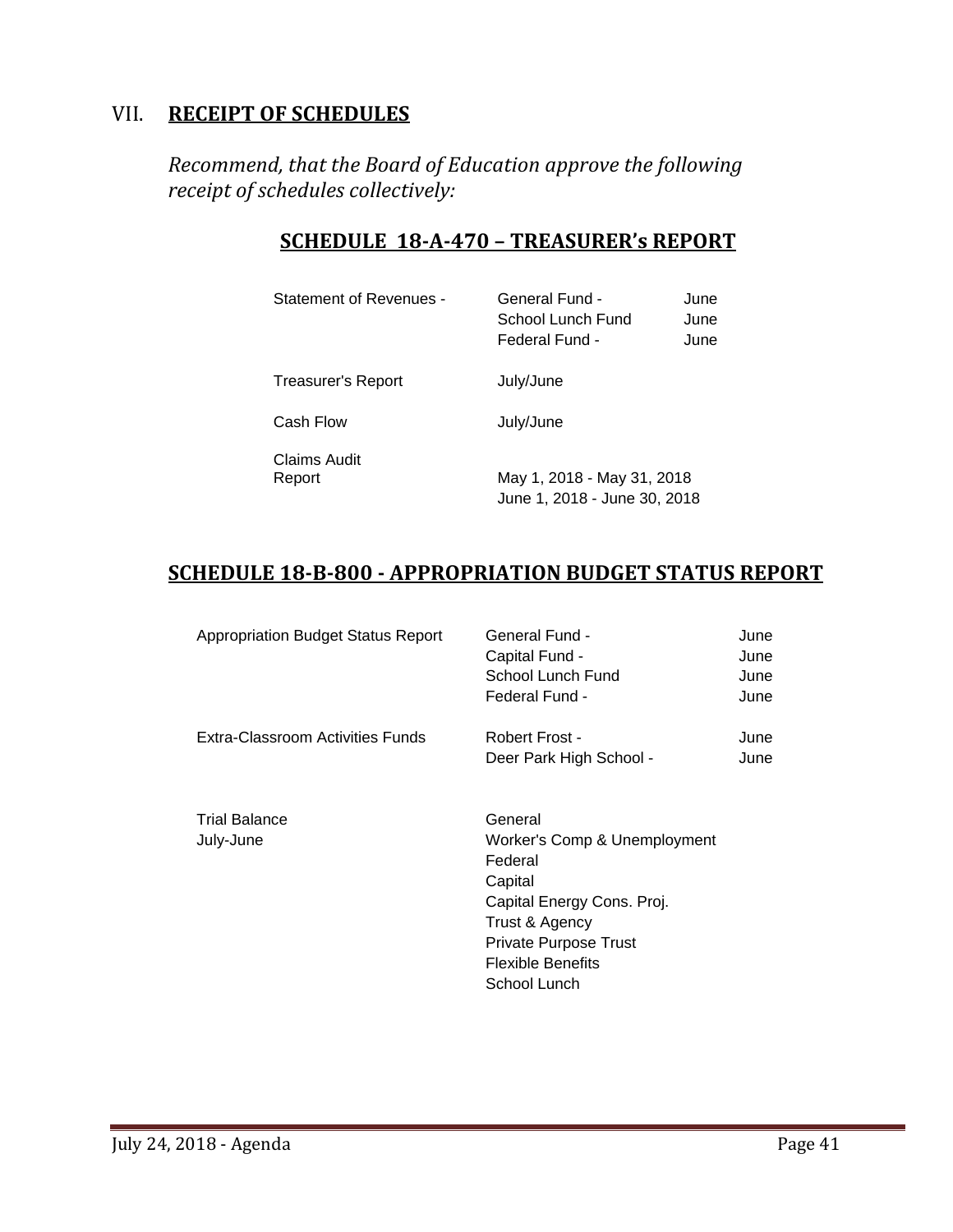# **SCHEDULE D – BID/RFP AWARDS**

*Bids for Bid # BDP18-015 Paper and Envelopes 2 were received and opened at 11:00 AM on July 12, 2018.*

Bids were advertised in Newsday. Forms and specifications were processed in accordance with Section 103 of the General Municipal Law and bids were solicited on the Empire State Purchasing Group website at [www.EmpireStateBidSystem.com.](http://www.empirestatebidsystem.com/) 

Bids were received from the following vendors:

Paper Mart, Inc. Preferred Business Forms, Inc. W.B. Mason Co., Inc.

Present at bid opening: Lauren von Ende, Purchasing Agent and Meg Jacobs, Recorder. There were no vendors present.

It is recommended that the bid be awarded to the following vendors as the lowest responsible bidders meeting specifications (see attached pricing in file):

Paper Mart, Inc. W.B. Mason Co., Inc.

#### *Proposals for RFP # RDP18-007 Athletic Trainer were received at 11:00 am on July 19, 2018.*

Proposals were advertised in Newsday. Forms and specifications were processed in accordance with Section 104 of the General Municipal Law and proposals were solicited on the Empire State Purchasing Group website at [www.EmpireStateBidSystem.com.](http://www.empirestatebidsystem.com/)

Proposals were received from the following vendors:

| Long Island Athletic Services, Inc.:     | 2018-2019: | \$45,000 |
|------------------------------------------|------------|----------|
|                                          | 2019-2020: | \$45,000 |
|                                          | 2020-2021: | \$45,000 |
|                                          | 2021-2022: | \$45,000 |
|                                          | 2022-2023: | \$45,000 |
| Orlin & Cohen Medical Specialists Group: | 2018-2019: | \$31,300 |
|                                          | 2019-2020: | \$31,900 |
|                                          | 2020-2021: | \$32,500 |
|                                          | 2021-2022: | \$33,200 |
|                                          | 2022-2023: | \$33,900 |
|                                          |            |          |